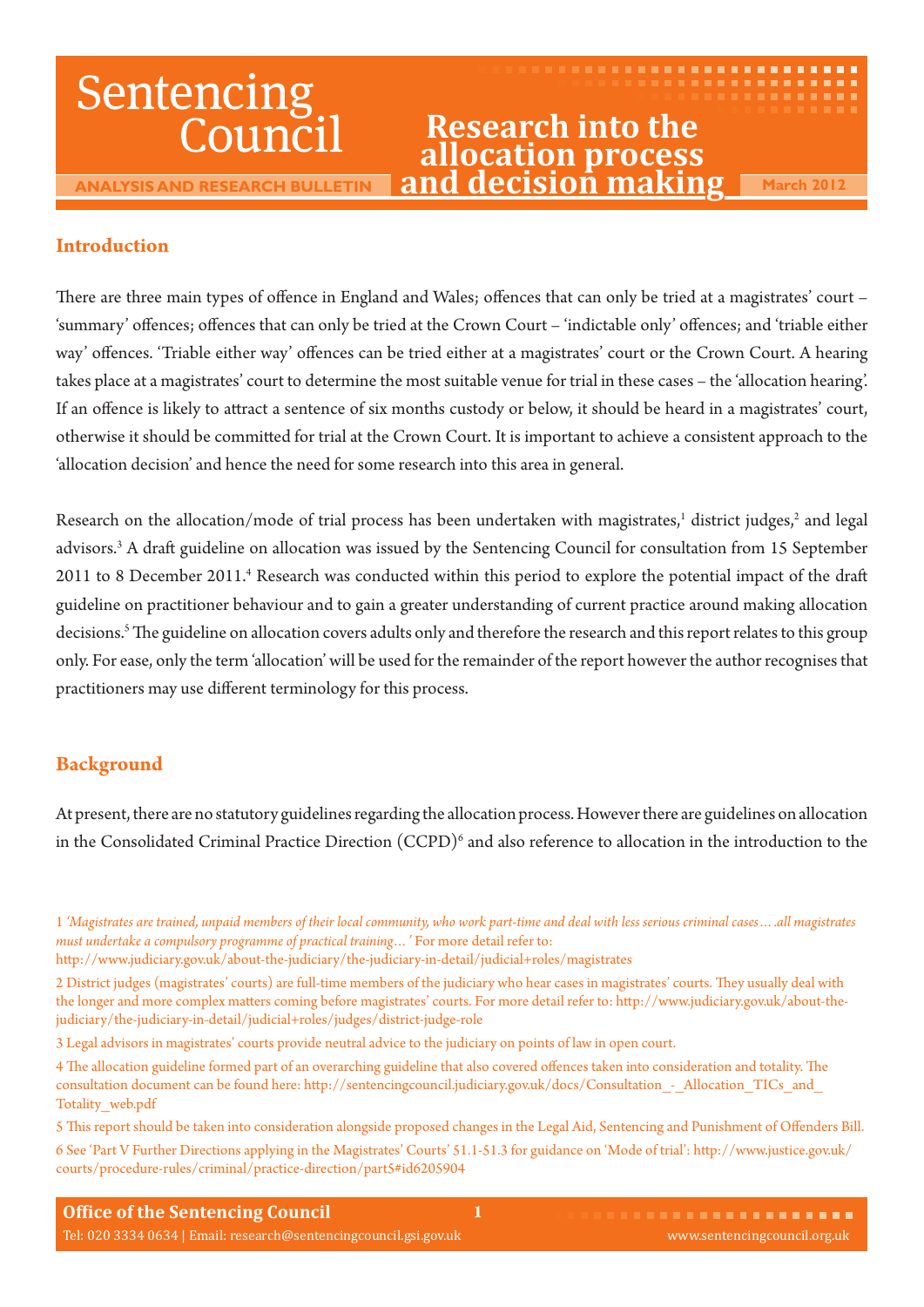Magistrates' Court Sentencing Guidelines. Under the CCPD guidance,7 the allocation decision is predominantly based on an assessment of the likely sentence the defendant will receive, taking into account the facts of the case and the arguments put forward by the prosecution and defence in their representations. Relevant sentencing guidelines for the offence under consideration should also be considered at this stage. The CCPD stipulates that allocation decisions should be based on 'the prosecution case at its highest'. This means that magistrates and district judges should assume that the prosecution version of the facts is correct and use this as a key factor in determining the likely sentence and therefore the most suitable venue for the trial.

After the court has made its decisions about venue, the defendant can also choose (or 'elect') trial at the Crown Court even if magistrates or a district judge believe the trial is suitable to be heard in a magistrates' court. If a case is kept for trial at a magistrates' court and the defendant is convicted, the case can be sent at that stage to the Crown Court for sentence if the magistrates' court decides that the defendant merits a sentence outside of magistrates' powers.

The Coroners and Justice Act 2009 included provisions requiring the Sentencing Council to produce 'allocation guidelines',<sup>8</sup> and in s.122 defines these as "g*uidelines relating to decisions by a magistrates' court under section19 of the Magistrates' Courts Act 1980 (c.43), or the Crown Court under paragraph 7(7) or 8(2)(d) of Schedule 3 to the Crime and Disorder Act 1998 (c.37), as to whether an offence is more suitable for summary trial or trial on indictment.*"<sup>9</sup>

The available data for 2010 show that a minimum of 35 per cent of the cases discharged by the Crown Court fell within the sentencing powers of the magistrates' court.<sup>10</sup> However, it should be noted that these data are not of themselves an indicator that the case ought to have been dealt with in the magistrates' court as there are a range of factors that influence the allocation decision.

Although the data do not necessarily indicate that cases are being committed for trial at the Crown Court inappropriately, it was felt that further information on judicial decision making was required in order to obtain a more informed view on this matter and to contribute to devising statutory guidance on the allocation process.

The draft allocation guideline that was released for professional consultation, and used as part of this research, advocated a more balanced approach to consideration of prosecution and defence representations at the allocation stage. It explains that *"the court should assess the likely sentence in the light of the facts alleged by the prosecution case, taking into account all aspects of the case including those advanced by the defence" (page 27)*; constituting a move away from taking the 'prosecution case at its highest' when compared to existing guidance in the CCPD. The guidance also contained a reminder of the requirement placed upon a court which decides that a case is suitable for trial at the magistrates' court,

<sup>7</sup> This summarises and adds to the requirements in Section 19 of the Magistrates' Court Act 1980.

<sup>8</sup> The Sentencing Guidelines Council (the Sentencing Council's predecessor) issued draft allocation guidelines in February 2006, but these were contingent on various changes introduced by the Criminal Justice Act 2003 coming into force, which to date have not been commenced. Therefore definitive allocation guidelines were never issued.

<sup>9</sup> http://www.legislation.gov.uk/ukpga/2009/25/section/122

<sup>10</sup> Figures taken from the Court Proceedings Database, Ministry of Justice, 2010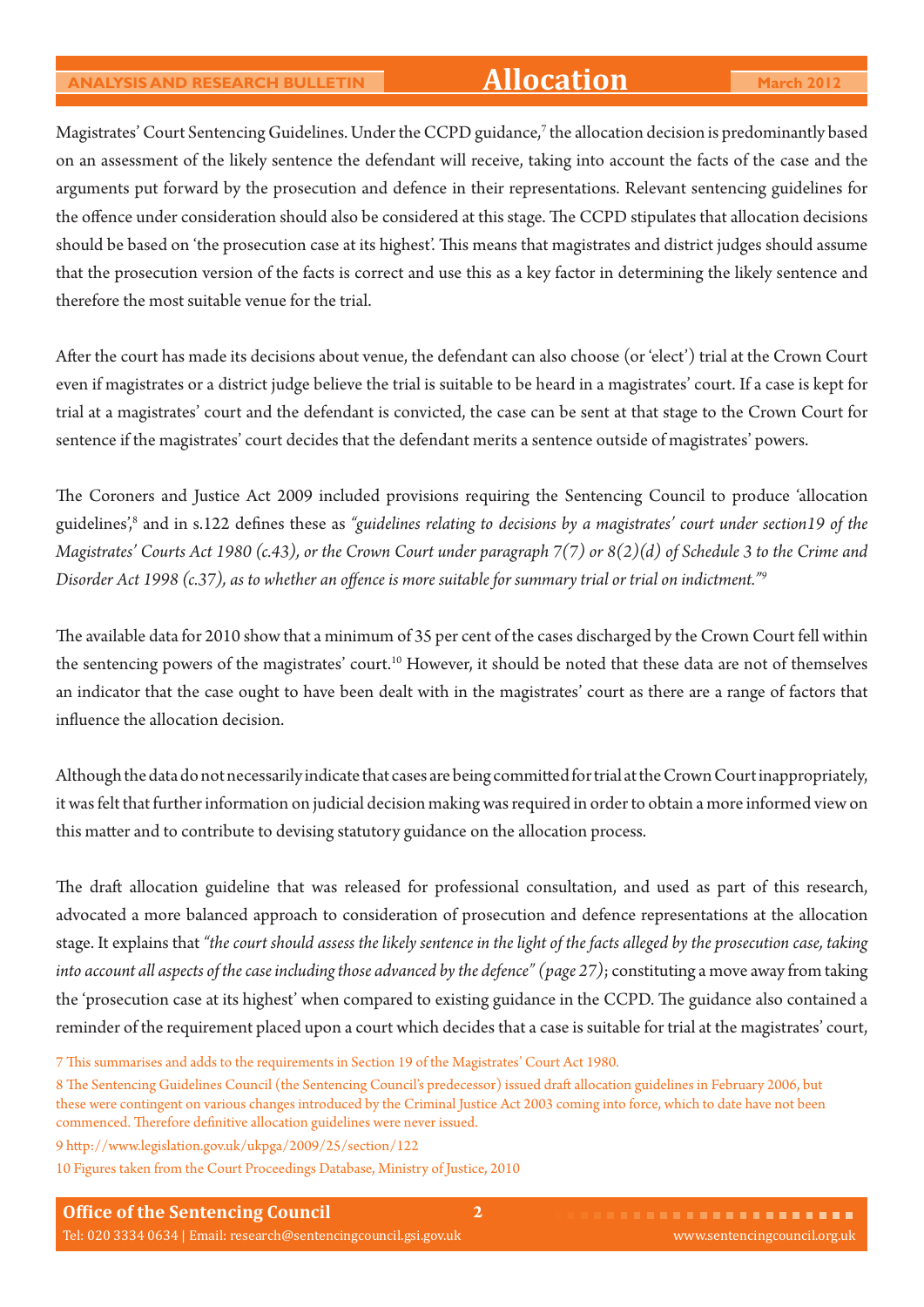to explain to the defendant that in the event of conviction, all sentencing options remain open, including committal to the Crown Court for sentence (in lay terms, sending a case to the Crown Court for sentence). The draft allocation guideline can be found at Appendix A.

## **Methodology**

A semi-structured interview approach was used in order to ensure that similar issues were explored with each participant, whilst also allowing for some flexibility in the topics covered. A topic guide was devised and included questions on the following areas:

- key factors influencing allocation decisions/advice under current practice;
- types of offences typically committed for trial at the Crown Court;
- current practice around committing for sentence at the Crown Court;
- the potential impact of the guideline on practice; and
- general views and feedback on the guideline.

Offence scenarios were used to explore current practice and likely practice using the draft guideline for three offences:

- social security failure to notify change of circumstances; $11$
- actual bodily harm  $(ABH);^{12}$  and
- possession with intent to supply a Class B drug.<sup>13</sup>

Full details of the scenarios can be found in Appendix B.

Each participant was asked to indicate their likely allocation decision (magistrates and district judges) or advice (legal advisors) using the details presented in two offence scenarios - with reference to sentencing guidance if needed.<sup>14</sup> The three scenarios were rotated so as to alter the order in which participants received them and to ensure that all were used with and without representations.<sup>15</sup> For the first scenario participants were asked to consider their decision under current practice with only the facts of the case, and then afterwards considering the facts and the details of representations from both the defence and prosecution. They were then asked to consider how they would make the allocation decision when using the guideline and taking into account the representations. For the second offence scenario, participants were asked to consider the case with details of representations, using current practice and then under the guideline.

- 11 Section 111A (1B) Social Security Administration Act 1992
- 12 Section 47 Offences against the Person Act 1861
- 13 Misuse of Drugs Act 1971

15 This was necessary as only the first scenario selected for each participant was used both with and without details of representations and each participant was presented with two scenarios each rather than all three.

<sup>14</sup> The question was phrased as follows: "What decision would you make (or for legal advisors: what advice would you give) in relation to keeping the case in the magistrates' court or committing it to the Crown Court? Please make your decision on the basis of the details you are given here."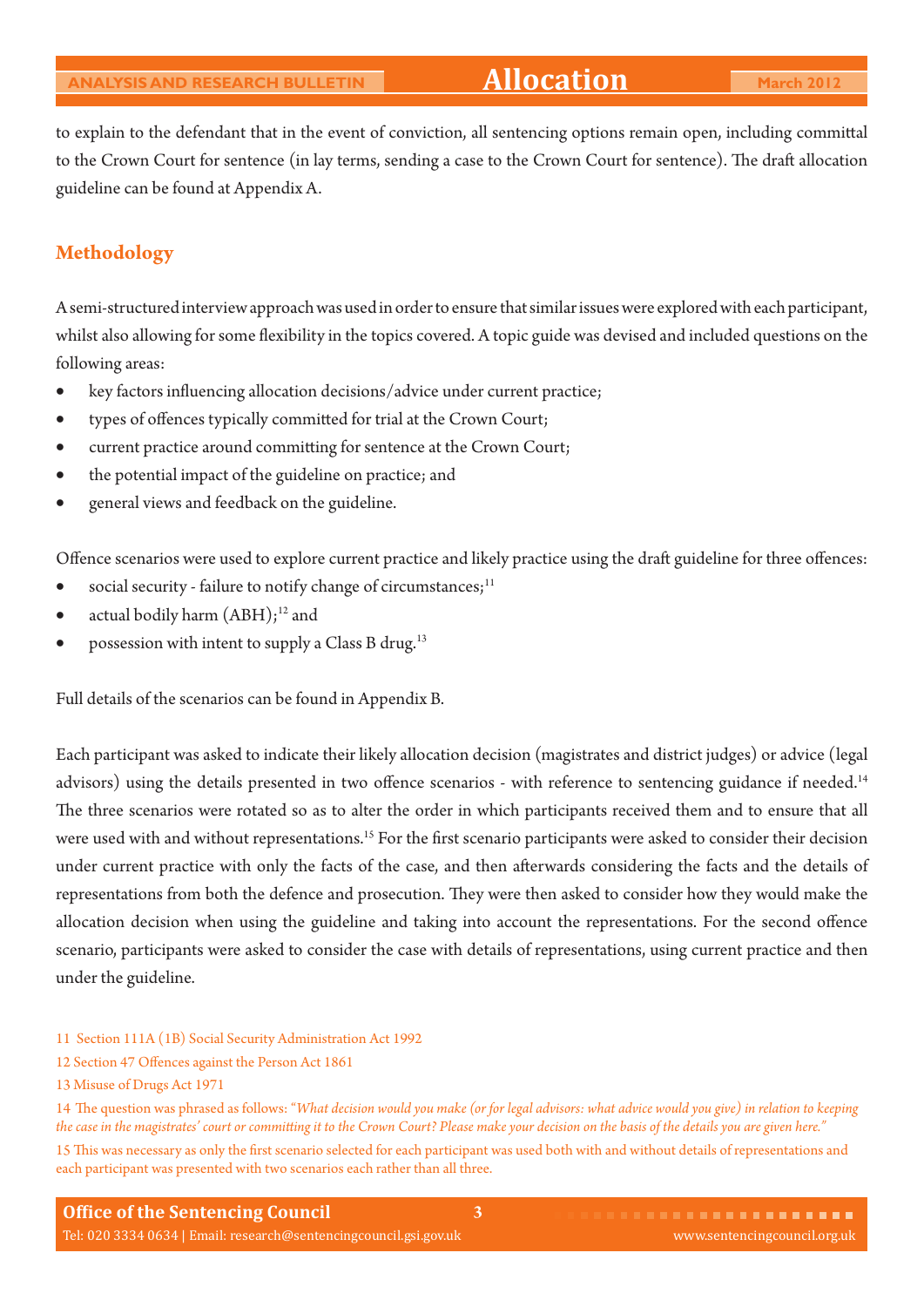# **ANALYSIS AND RESEARCH BULLETIN Allocation March 2012**

Interviews were conducted with 23 participants across five geographical areas: Wales, London, the Midlands, the North East, and the South East. Magistrates and district judges were selected from a panel of research volunteers held by the Sentencing Council and approached to take part. Legal advisors were approached through Regional Legal Advisor Resource Committees. Interviews took place with 13 magistrates, six legal advisors and four district judges. Participants had between approximately two and 31 years' experience in their respective roles.

The interviews were conducted by members of the Analysis and Research Team at the Office of the Sentencing Council. Interviews were recorded with the permission of the participant and written notes taken. Interviews were written up (with reference to recordings where needed) and summarised in Excel for ease of analysis. Analysis was conducted in order to identify key themes and issues mentioned by participants.

#### *Limitations*

Findings from the interviews should be treated with care due to the sampling method used. Members of the research panel were either self-selecting or nominated for the research. There is a possibility that those who self-selected into the panel may be more 'engaged' with such an exercise and those who were nominated less engaged. Findings should also be treated with caution due to the small sample size used, particularly when broken down between participants' respective roles.

Responses in relation to questions on the offence scenarios should also be treated with caution as they are only relevant to those scenarios and may differ if details of the scenarios were to change. The views and findings reported here represent those involved in the research only and therefore may not reflect findings or statistics from other sources on this or related topics. Also, participants should not be considered to represent a full range of experience amongst these groups and the findings do not purport to represent all magistrates, district judges and legal advisors in England and Wales.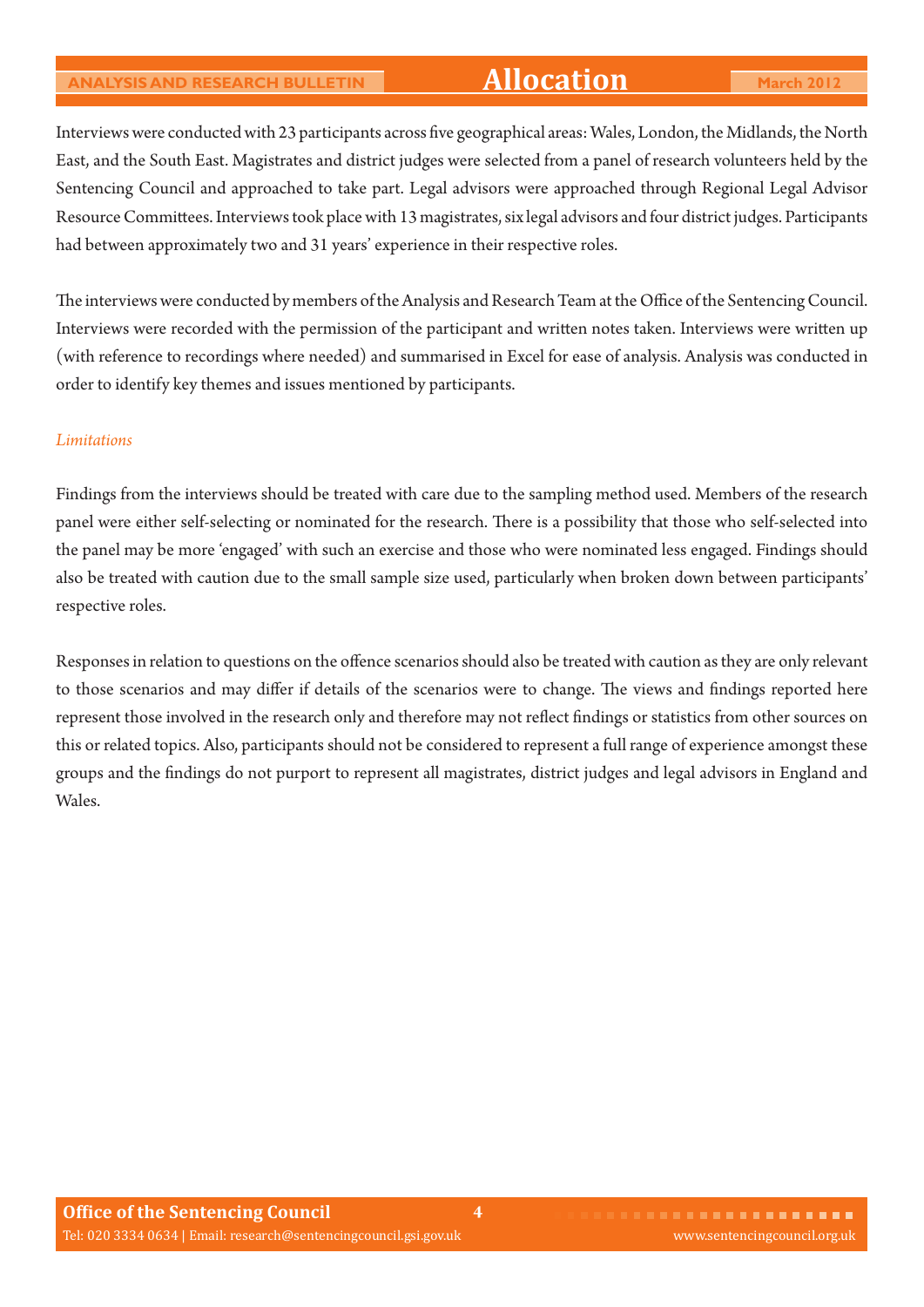# **Key findings**

### **Key factors when making current allocation decisions**

Under current practice, practitioners should refer to the guidance on allocation contained in the CCPD. Decisions relating to the allocation of a case require the court to assume that the prosecution version of the facts is correct. The court should also use the relevant sentencing guidelines to determine the likely sentence.

Participants were asked what the key factors were when they were making (or providing advice on) allocation decisions currently. The factors that were most commonly put forward related to the following areas:

- taking the prosecution case at its highest;
- establishing the likely sentence (after a trial);
- representations made by the prosecution and defence; and
- aggravating and mitigating factors.

The findings below are presented for the group of participants as a whole. Analysis indicated no specific differences in views depending on participants' roles or number of years' experience.

#### *Taking the prosecution case at its highest*

Most participants acknowledged the need to consider the prosecution case at its highest – as per current guidance on allocation. Some of these mentioned that they would always follow the prosecution representations or that they would *"rarely"* go against them, even when other factors were taken into consideration. Some others however described an approach where the prosecution case at its highest was considered alongside other elements including; defence representations, the likely sentence, magistrates' sentencing powers, the established facts of the case and aggravating and mitigating factors. They described a more holistic approach where all factors were considered rather than automatically following the prosecution at its highest. This (along with some of the factors discussed below) led some participants to comment that they already followed the approach advocated in the consultation guideline.

#### *Establishing the likely sentence (after a trial)*

Most participants also agreed that establishing the likely sentence (after a trial) was key in relation to allocation decisions. This was often linked closely to considering the prosecution case at its highest (explained above); for some, even if they considered it in this way, they would also consider a range of other factors to arrive at a more balanced view of the likely sentence.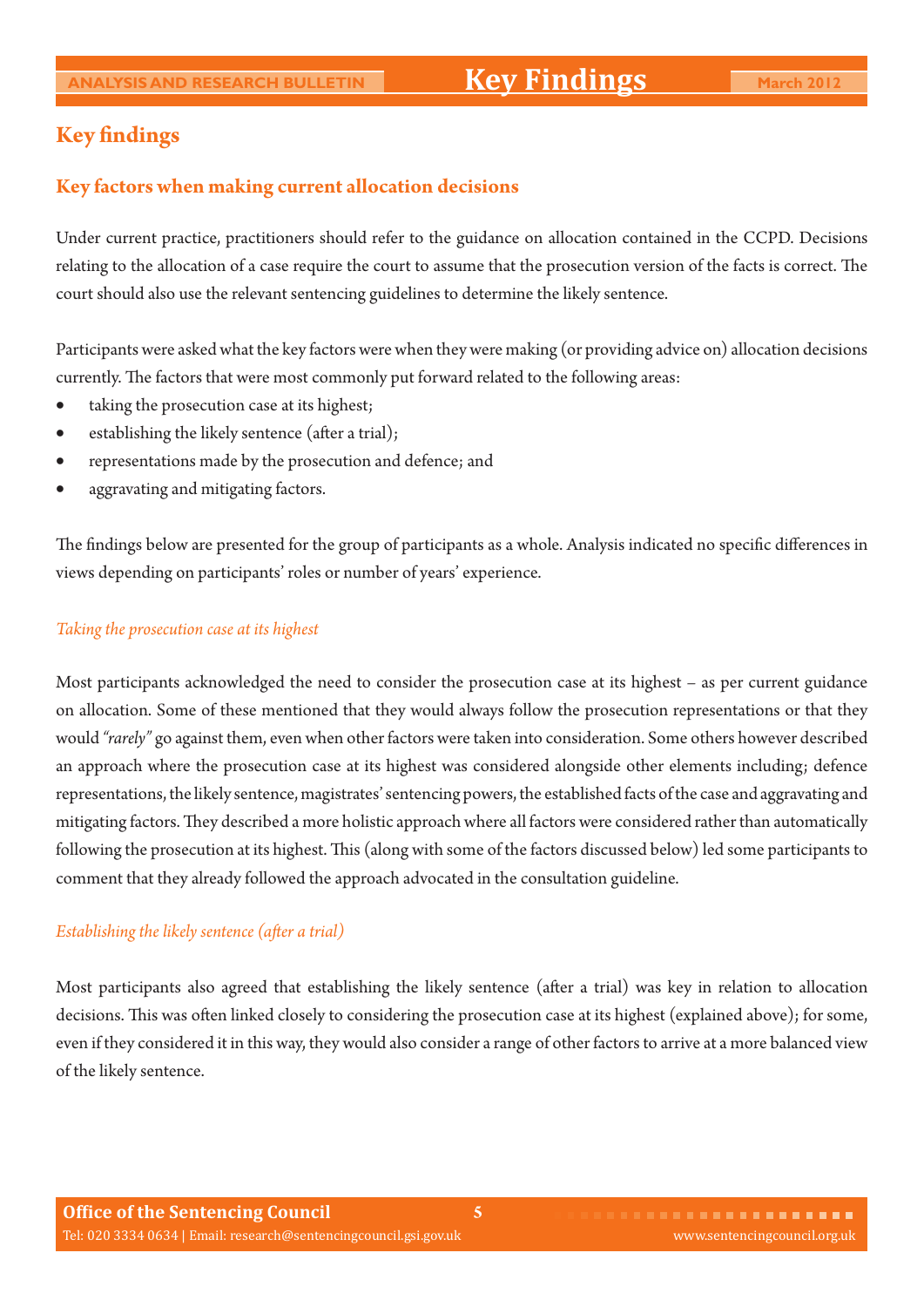# **Key Findings**

Once the likely sentence had been determined, participants frequently described assessing whether this was within or outside of magistrates' sentencing powers which in turn would provide an indication of where the trial should take place.<sup>16</sup> Sentencing guidelines<sup>17</sup> were described by many as an important element contributing to agreement on the likely sentence as they would determine the range of sentence the defendant was likely to receive:

 *We look at the sentencing guideline if there is one; [the] key [thing] is, whether if convicted on the prosecution case, the magistrates can give [a long] enough [custodial] sentence.* (legal advisor)

Magistrates typically agreed that legal advisors were key in providing advice in relation to relevant sentencing guidelines and also case law and Court of Appeal guidelines if a case was 'borderline'; in other words the likely sentence could potentially be awarded in the magistrates' or Crown Court. Legal advisors would also be consulted (or would offer advice) when a case was more complicated (for example if there was evidence that required further clarification) or contentious. Several magistrates mentioned they would ask for advice from a legal advisor if they were unsure of the decision before them.

#### *Prosecution and defence representations*

The majority of participants agreed that defence representations were made infrequently or rarely and some participants also mentioned that when they were made, they were not particularly detailed. Some commented that the defence *"don't say much"* or that they say they have *"no observations"*.

Representations from the prosecution and defence (where made) were widely recognised as important factors that should be taken into consideration when making a decision in relation to allocation; however, views on the weight attached to these representations varied. Some participants explained that more weight would be attributed to the prosecution representations due to the need to consider 'the prosecution case at its highest' under current guidance. It was recognised by some however that they were *"not bound"* by the prosecution representations that were made and therefore the allocation decision was not always in line with 'the prosecution case at its highest'. Examples of when this might happen were if the bench disagreed with how the offence circumstances were being presented or if they were of the opinion that a sentencing guideline was being wrongly applied (for example if it was thought that the defendant was being placed by the prosecution in the 'wrong' category of a guideline therefore inferring a more or less harsh sentence than warranted).

Many participants confirmed that they would take defence representations into account when made. There was some variation in how these submissions would be considered. One legal advisor explained that they:

*...look at the prosecution case at its highest and then if there is defence representation this can only bring the sentence down.*

16 For adults, magistrates can sentence up to a maximum of six months custody for a single offence. Any sentence beyond this limit must be awarded by the Crown Court.

17 Sentencing guidelines typically set out starting points and ranges for a sentence depending on the seriousness of the offence, aggravating and mitigating factors.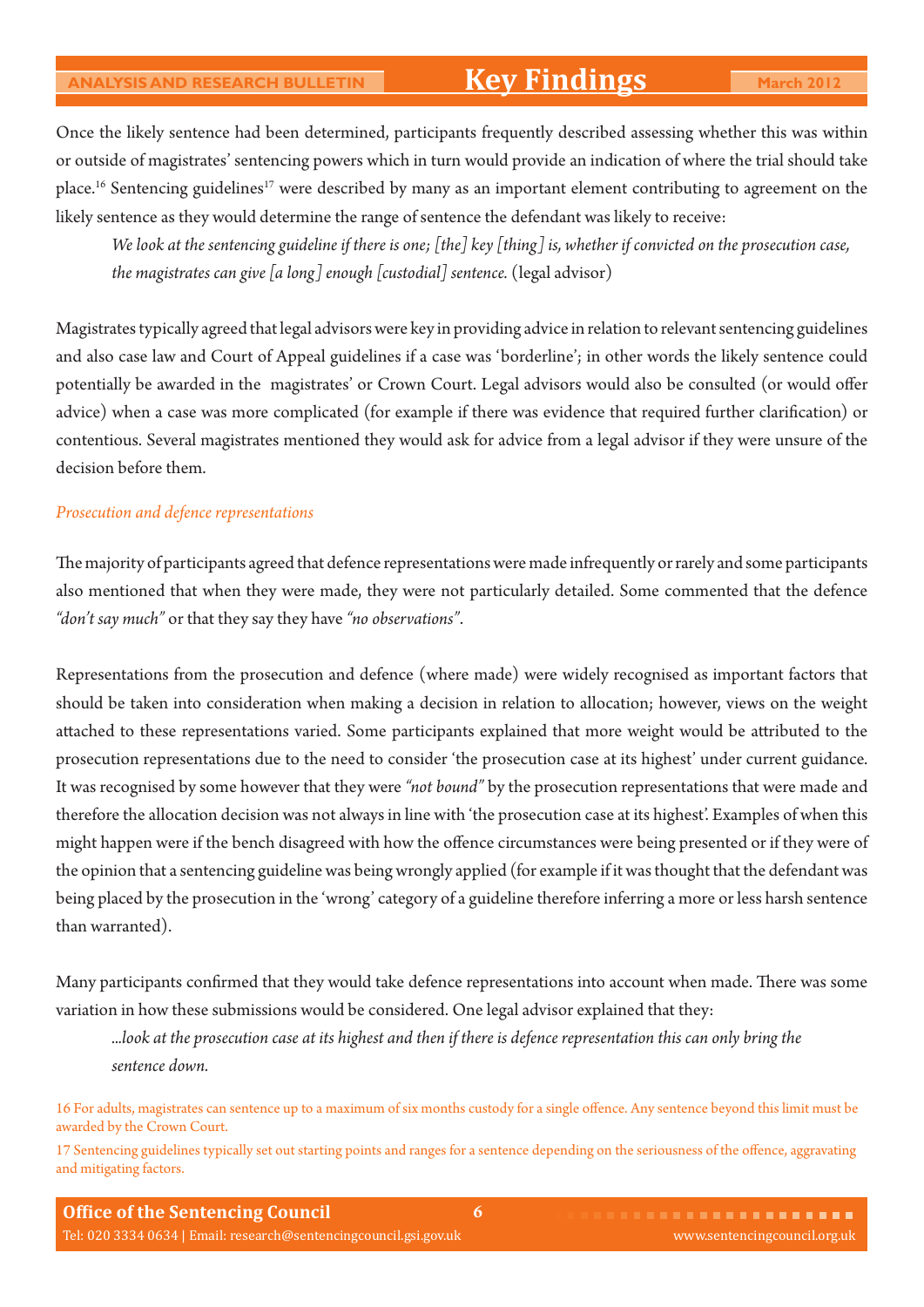#### A magistrate described that they:

*...would take [defence representations] into account…but they would have to be substantially strong with strong mitigation if I were to vary from the prosecution.* 

Several participants did however suggest they would not consider defence representations at all; one magistrate explained that they (magistrates) *"tend not to look at the defence [representations]"* at all due to the need to be careful not to have a trial at this stage.

Several participants suggested that defence representations were more commonly made when the likely sentence was 'borderline', meaning on the threshold between the magistrates' and Crown Court. A few of these participants acknowledged that they would take more notice of defence representations that were made in these circumstances as they may provide information to help make a firm decision on the likely sentence and therefore the suitable venue for trial. There was common agreement that defence representations were unlikely to be made where the defendant was planning to elect trial at the Crown Court or if it was clear from sentencing guidelines that the case should be heard in the Crown Court.

#### *Aggravating and mitigating factors*

A mixture of views and practices were mentioned in relation to aggravating and mitigating factors. Aggravating factors were sometimes described as being key in determining the seriousness of the offence and therefore the likely sentence. Some participants afforded greater weight to aggravating factors due to the fact that these were commonly put forward by the prosecution and the need to consider the 'prosecution case at its highest'.

Some participants mentioned that mitigating factors could also in turn assist in determining the seriousness of an offence (however this was not a common view). Some participants said that mitigation was not generally considered at this stage in the process – largely due to emphasis placed on the prosecution case, the rarity of defence representations and their limited nature. One magistrate explained that mitigation rarely formed part of defence representations as the defence would not want to imply guilt at this stage in putting forward mitigation.

### **Views on the current allocation process and decision making**

General views on the allocation process were explored throughout the interviews. There was no particular agreement as to whether allocation decisions were easy or difficult and there did not seem to be a clear link between the nature of views and whether participants expressing these views were legal advisors, magistrates or district judges. Opinions did not seem to vary depending on participants' number of years experience either.

**7**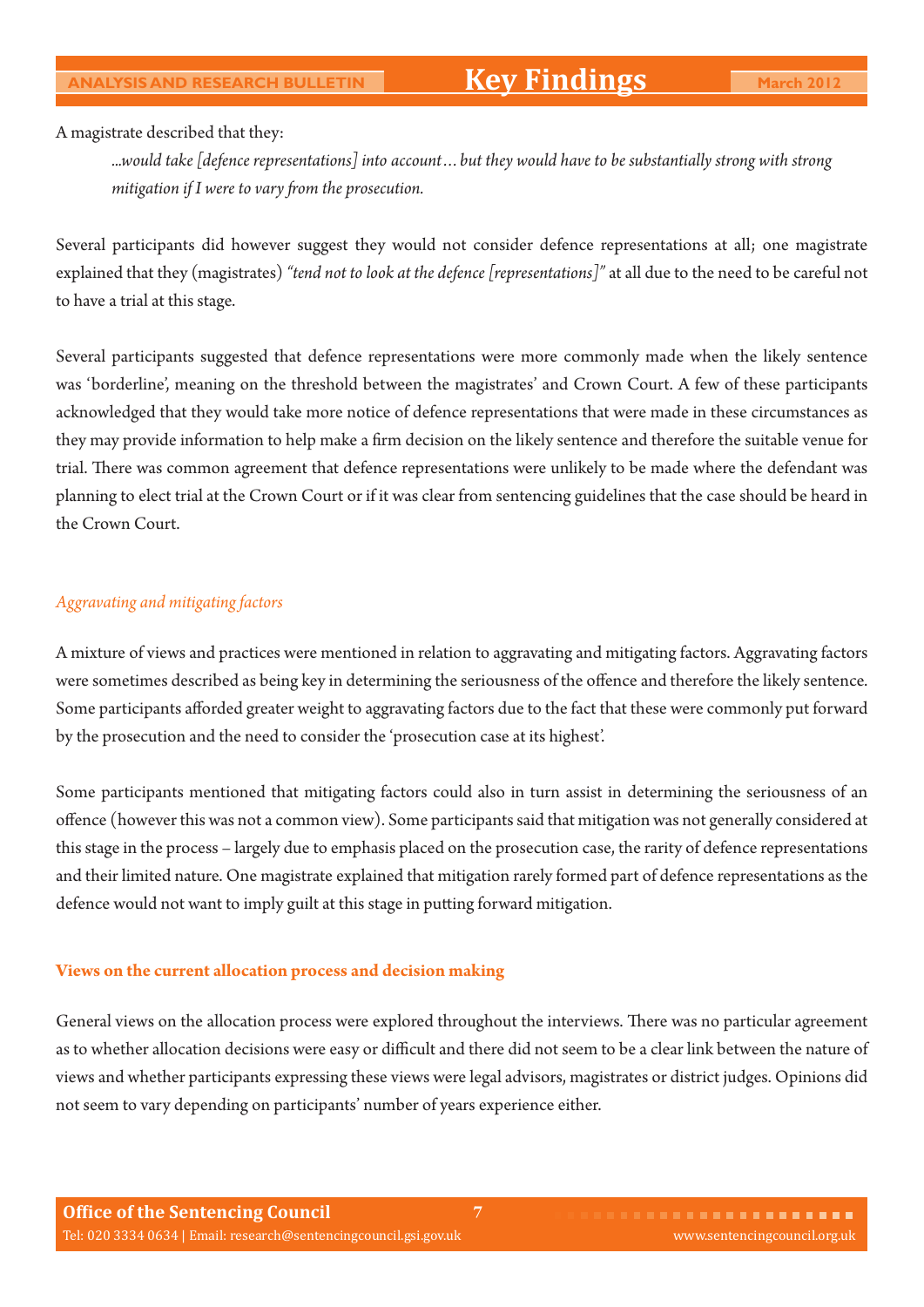Several participants described allocation decisions as being "difficult" or "not very easy". Reasons provided for this included:

- the full facts of the case not being available at this early stage in the process (as generally the allocation decision is made at the first court appearance);
- uncertainty surrounding borderline cases where there are facts present that may subsequently push or pull the sentence above or into magistrates' sentencing powers; and
- the need to refer to sentencing guidance and case law for the more *"unusual cases"*.

Examples of the latter included fraud and possession of cannabis (as practitioners would need to refer to case law). It should be borne in mind however that different areas will be used to dealing with certain types of cases and therefore other courts may specify different types of cases as being more 'unusual' or infrequent.<sup>18</sup>

Others described allocation decisions as *"easy"* or *"straightforward"*. One magistrate commented that it was *"reasonably easy"* and that most decisions were *"straightforward"*. One district judge commented:

*Making mode of trial decisions is fairly easy as I just look to see if the likely sentence warrants more than six months*.

More serious offence types were cited by some as being easier in terms of allocation decisions as it would be more clear cut to establish that the likely sentence would be outside of the magistrates' court sentencing powers and therefore that the case was suitable for trial at the Crown Court.

Other comments were made in relation to the allocation decision overall; a few participants highlighted the fact that defendants can 'self-elect' trial at the Crown Court and that this option was used quite a lot (meaning that the allocation process itself would make no difference in these cases).<sup>19</sup>

One magistrate voiced their frustration with the process due to a feeling that magistrates' *"hands are tied"* as they have to base the allocation decision on the 'prosecution case at its highest'. They explained that they therefore felt that they did not have the right to be more *"inquisitorial"* in relation to the arguments put forward by the prosecution and that the allocation process felt like a fait accompli.

#### **Offence types likely to be committed for trial at the Crown Court**

Participants were asked what types of offence were more likely to be committed to the Crown Court for trial. Most agreed that the more serious cases amongst drugs and violent offences would be heard at the Crown Court, along with almost all sexual offences. Several people also noted that domestic burglary was likely to be heard at the Crown Court.

18 The views and findings reported here represent those involved in the research only and therefore may not reflect findings or statistics on the prevalence of different types of offence from other sources.

19 Ministry of Justice data for 2009/2010 suggest that approximately 10 per cent of defendants elected for trial at the Crown Court. See Criminal Justice Statistics Quarterly Update to June 2011:http://www.justice.gov.uk/downloads/statistics/criminal-justice-stats/criminalstats-quarterly-june11.pdf

**8**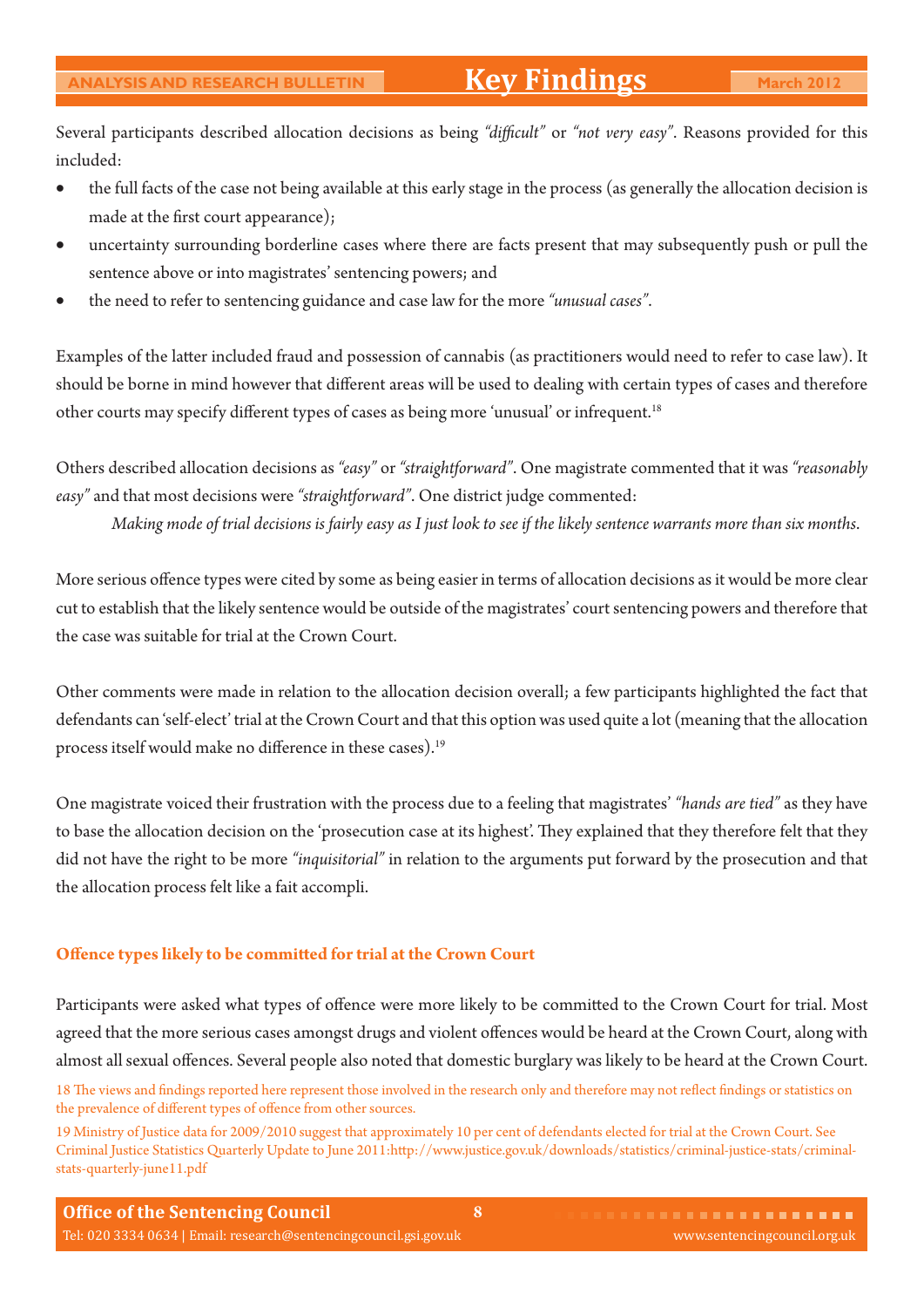# **Key Findings**

Fraud and serious breach of trust cases and serious public disorder were also mentioned.<sup>20</sup> A few participants also explained that some offence types may have higher or lower profiles in certain courts and therefore be seen by different sentencers as more or less serious. This would typically be a reflection of the types and seriousness of cases that the court was used to dealing with. However a few participants did mention that there were no specific types of case that would always be committed to the Crown Court as each case was "assessed based on [the] guidance given".

#### **Borderline cases**

A few participants described that some magistrates exercised caution when making allocation decisions with borderline cases. This was largely related to caution around not sending cases to the Crown Court unnecessarily as they may attract a sentence within magistrates' powers.

One legal advisor explained that there was an issue relating to defendants' expectations around the likely sentence if a trial was heard at a magistrates' court as this could indicate to a defendant that they would receive a sentence of six months or less.

#### **Committal for sentence at the Crown Court**

Participants were of the general view that cases were rarely heard in the magistrates' court and then *"sent up"* to the Crown Court for sentencing.<sup>21</sup> Several magistrates stated that they had never done this. This could mean that some cases are committed for trial at the Crown Court too early. One magistrate commented that:

..not enough [cases] are held back [in the magistrates' court] and then committed for sentence if need be.

Another magistrate described a lack of confidence in keeping cases for trial if it was thought that it could receive a sentence outside of their powers. If the case subsequently needed to be committed to the Crown Court for sentencing, they described feeling as if the wrong (allocation) decision had been made. They described wanting:

...to make the right decision first rather than fall back on this *[committing for sentence]* later on. Alternatively, the perceived rarity of committing cases for sentence to the Crown Court could mean that magistrates and district judges are making correct decisions to keep a case for trial at the magistrates' court.

Legal advisors and magistrates agreed that in the circumstances when a case was committed to the Crown Court for sentencing, this was generally linked to more information coming to light during the trial (typically relating to previous convictions but also other evidence coming to light about the offence such as hospital reports and photographs) which then made the offence more serious and therefore warranting a harsher sentence.

20 It is possible that the social context at the time of the interviews may have influenced responses to some degree – such as the mention of serious public order at a time when courts were dealing with a higher number of such cases following the riots in August 2011.

21 This would happen if a sentence in excess of six months custody was called for. Ministry of Justice statistics show that committals after a trial in a magistrates' court to the Crown Court for sentencing (including cases where there was a guilty plea) actually form a reasonable proportion of the Crown Court caseload. There were 21,200 committals for sentence made in the 12 months ending September 2011; constituting 17 per cent of all defendants committed for trial or sentencing in this period. See Table Q3a of 'Criminal Justice Statistics in *England and Wales'* quarterly statistical bulletin: http://www.justice.gov.uk/downloads/publications/statistics-and-data/criminal-justicestats/court-proceedings-0911.xls

**9**

**Office of the Sentencing Council** Tel: 020 3334 0634 | Email: research@sentencingcouncil.gsi.gov.uk www.sentencingcouncil.org.uk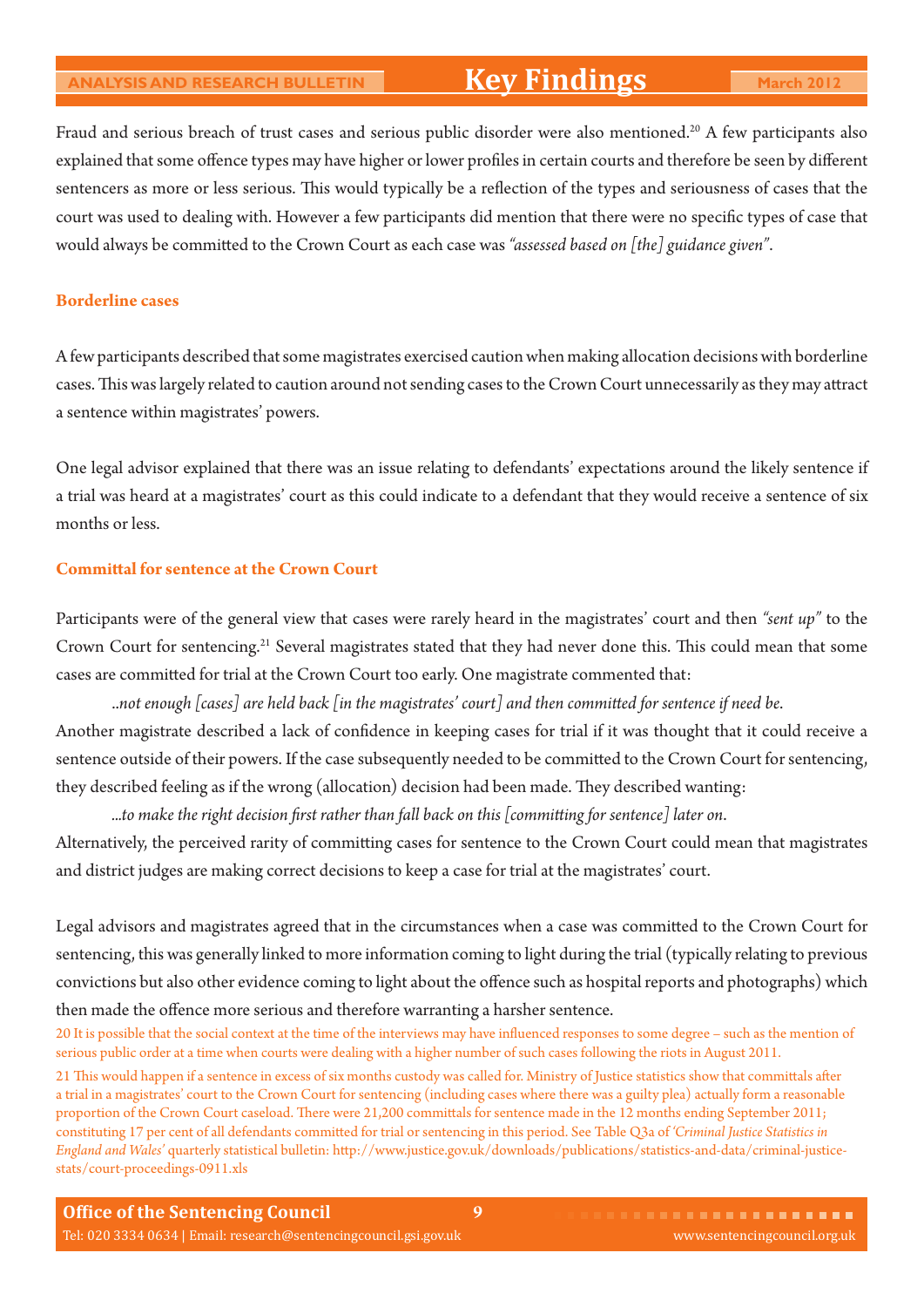#### Potential impact of the draft guideline on practice

Views on the draft guideline and its potential impact on practice were collected through a direct question on this and the use of offence specific scenarios. Offence scenarios were used to explore current practice and likely practice using the draft guideline.

The three scenarios that were used covered the following offences:

- social security failure to notify change of circumstances;
- actual bodily harm (ABH); and
- possession with intent to supply a Class B drug.

Full details of the scenarios can be found in Appendix B.

Participants were asked to indicate their likely allocation decision (magistrates and district judges) or advice (legal advisors) using the details presented in two offence scenarios. They were asked to consider their decision under current practice with a first scenario where only the facts of the case were provided, and then afterwards considering the facts alongside representations from the defence and prosecution. They were then asked to consider their allocation decision for the scenario using the guideline. For the second offence scenario, participants were asked to consider the case with details of representations, firstly using current practice and then under the guideline. The three scenarios were used in rotation so as to alter the order in which participants received them and to ensure that all were tested.

#### *Offence scenarios*

When allocation decisions based on the facts of the case alone were compared with decisions based on facts and representations from both parties, participants rarely changed their allocation decision or advice. Reasons reported for the lack of change varied to some degree depending on the scenario but included views that the representations added nothing new and that the participant did not agree with the prosecution argument (or how they had used a guideline).

The few that did change their minds either did so in order to follow the prosecution case at its highest, or were swayed either by the prosecution or the defence argument or evidence.

Allocation decisions were compared for the scenarios with details of representations under current practice and then when using the draft guideline.<sup>22</sup> This showed that decisions to either accept jurisdiction (when the case is kept in the magistrates' court) or commit a case for trial to the Crown Court did not generally change. The decisions are shown in tables 1 to 3 below. Each table shows the number of respondents that said they would keep the case at the magistrates' court and the number that said they would send the case for trial at the Crown Court, under current practice and then 22 The decisions based on the facts of the case alone have not been included here as there was little difference from decisions under current

practice with representations.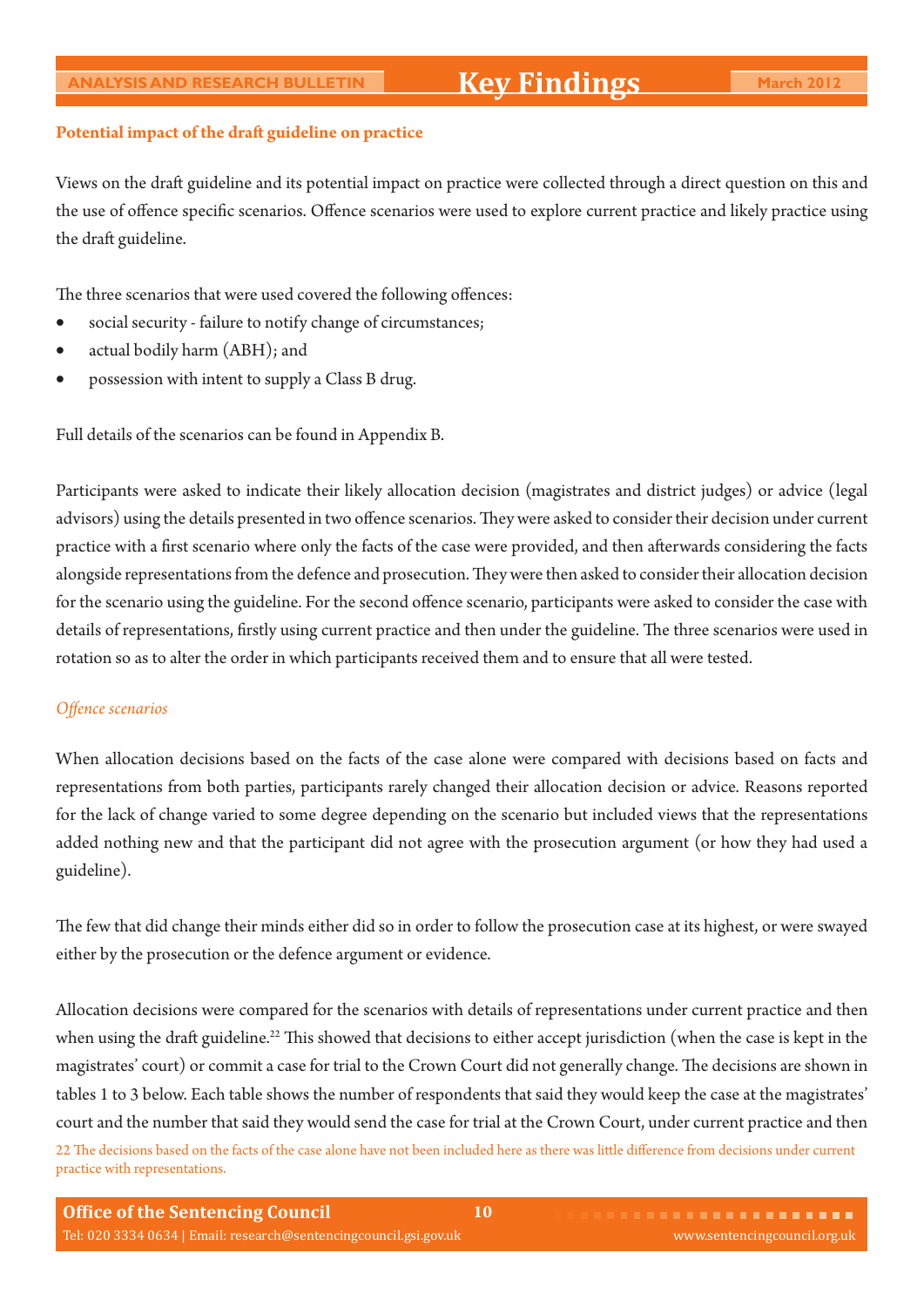under the draft guideline:

#### **Table 1, social security scenario - allocation decision by number of participants (N=16)**

|                    | Current practice Draft guideline |    |
|--------------------|----------------------------------|----|
| Magistrates' court | 12                               | 13 |
| Crown Court        |                                  |    |

#### **Table 2, ABH scenario - allocation decision by number of participants (N=14)**

|                    | Current practice Draft guideline |  |
|--------------------|----------------------------------|--|
| Magistrates' court |                                  |  |
| <b>Crown Court</b> |                                  |  |

#### **Table 3, drugs scenario - allocation decision by number of participants (N=16)**

|                       | Current practice Draft guideline |    |
|-----------------------|----------------------------------|----|
| Magistrates'<br>court | 15                               | 15 |
| <b>Crown Court</b>    |                                  |    |

From analysis of the individual interviews (as per tables 1 to 3 above), it was found that it was rare for participants to change their allocation decision when using the draft guideline – in the drugs scenario there was no change in decision sbetween current practice and when using the draft guideline. Just one person changed their decision for the other two scenarios (this was not the same person for both however). The one decision that changed when considering the social security scenario involved keeping jurisdiction when using the draft guideline due to the impact of considering both sets of representations on the likely sentence. The participant explained that if the defence representations were factual, this would sway them to keep the case. In the ABH scenario, the decision also changed to keep the case at the magistrates' court when using the draft guideline but this was due to greater consideration being afforded to the possibility of committing the case for sentencing at the Crown Court if this was needed.

Most participants explained that the way they arrived at their decision or advice in relation to allocation had not changed from current practice largely because they felt they were already adopting a similar process. As already outlined on page five, most participants described currently taking the prosecution case at its highest; many also described that arriving at the likely sentence was also key to making the allocation decision. Some however explained that they were not receptive to the approach advocated in the proposed guideline.<sup>23</sup>

23 The methodology that was used for the research may also have had a potential impact on the responses received. Participants were asked to use the draft guideline for the offence scenarios, many of which had not had sight of it before. Understanding or interpretation of the guideline may therefore have varied.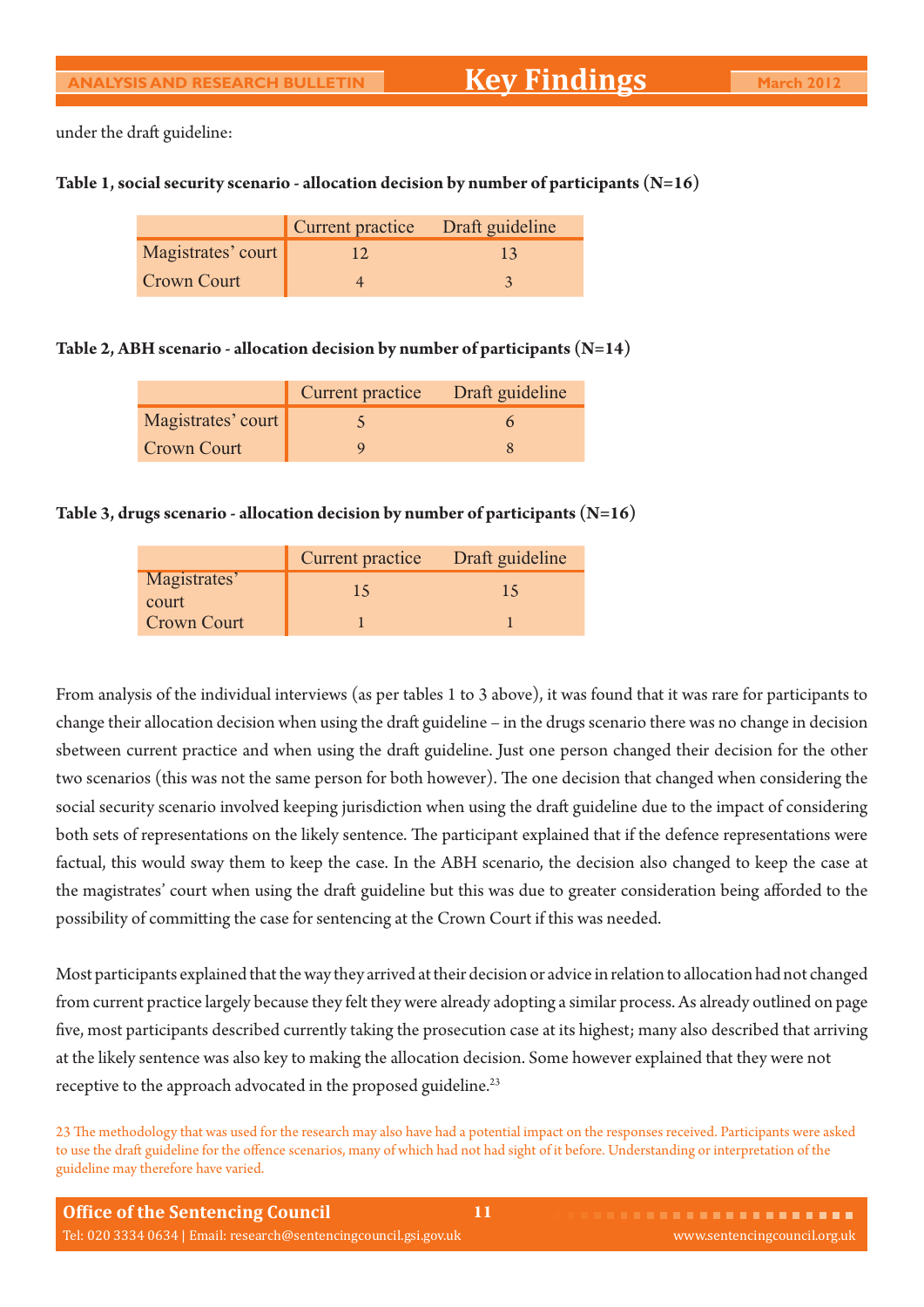#### Views on the potential impact of the draft guideline on practice

When asked specifically if participants thought the consultation guideline would affect practice in relation to making allocation decisions, views were fairly balanced between those that thought the guideline would or may have an impact on practice and those that thought it would not.

Those that thought practice would not change (or would probably not) mentioned several different areas of practice as described below.

- As with consideration of the offence scenarios, some participants were of the view that the practice advocated by the consultation guideline was very similar to current practice and would therefore lead to little or no change. These participants reported that they generally requested defence representations under current practice or were already taking a balanced view of defence and prosecution representations when made.
- A further view was put forward by some for anticipating no change in the frequency of requesting defence representations. This was explained by some as being due to the infrequent nature of these being made under current practice despite the defence being aware that they have the option to present these: ...they often say they have no comment rather than argue something. (magistrate)

Some participants were unsure as to whether the guideline would lead to more cases being kept for trial at the magistrates' court and some voiced concerns in relation to perceived encouragement under the draft guideline to do so. It was felt that if this encouragement led to more cases being committed to the Crown Court for sentencing, it could potentially lead to criticism of the original allocation decision and go against the expectations given to the defendant of a lesser sentence as the trial was taking place at the magistrates' court. This was also reflected in participants' comments in relation to committal for sentence under current practice which is covered earlier in the report.

Of those who thought practice would or may change, this was typically mentioned in relation to three areas.

The way that defence representations would be considered under the guideline. Several participants mentioned that they would consider representations differently by considering the likely sentence in the light of all aspects of the case:

 *It will make magistrates feel like they've got a balanced consideration about mode of trial decisions.*(magistrate) Some commented that there would be a move away from taking the 'prosecution case at its highest'.

Some thought that the draft guideline could also result in more defence representations being made (some reported that these were not often made under current practice):

I'm sure that with those guidelines, the defence solicitors will be putting their case fairly strongly now.(magistrate) *[The guideline] spells out the duty to consider these.* (district judge)

• More borderline cases may be kept for trial at the magistrates' court due to the encouragement to use the power to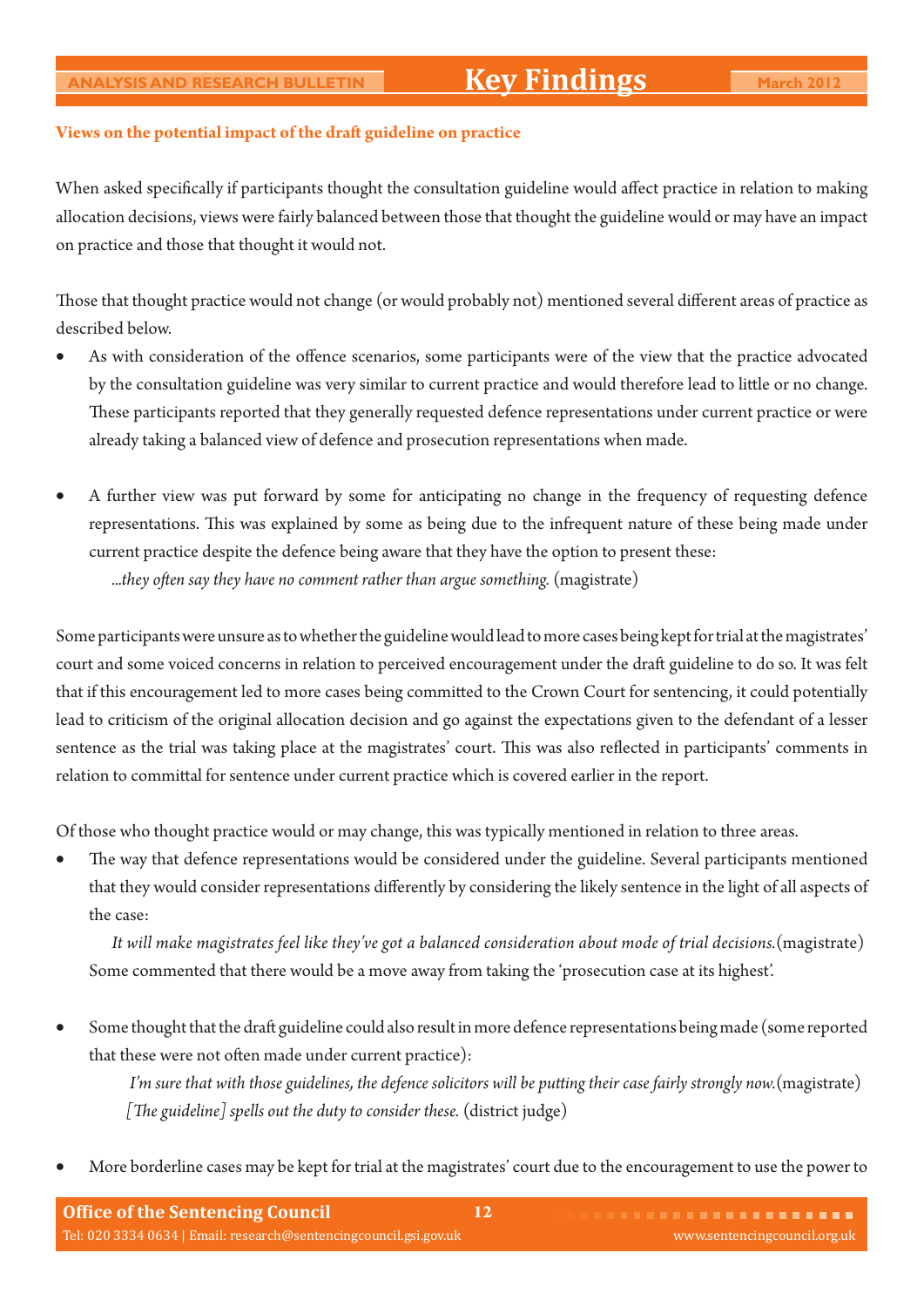# **Key Findings**

commit a case for sentencing at the Crown Court following conviction in the magistrates' court. One participant explained that the new guideline would not *"tie [their] hands"* (as they felt under current practice) in relation to doing so. It was explained by some that the guideline would allow greater clarity on this issue due to outlining explicitly that those accused should be reminded that all sentencing options remain open even if jurisdiction is accepted. Under current practice some mentioned concerns over sending a case for sentencing at the Crown Court as this could go against the expectations given to the defendant by holding the trial at the magistrates' court.

Several participants explained that any change in practice would be dependent on training provided to magistrates and getting legal advisors "on board". One participant queried whether any training would be offered in relation to the guideline and questioned whether it would often be referred to if people were not aware of the changes.

Some participants expressed concern over the potential impact of the guideline. Concerns largely related to the need to take both prosecution and defence representations into account at the allocation stage, rather than only considering prosecution representations. The amount of detail to be considered when weighing up prosecution and defence representations was an issue for some who questioned whether a *"mini-trial"* would need to take place:

 *What do we do without having a trial?* (magistrate)

Specific concerns were expressed about the defence being able to argue against the facts being presented by the prosecution and as to how magistrates would reach a 'balanced view' of the representations made. It was also thought that the process could take longer as a result of considering defence representations and that there would possibly be an increase in the number of these being made.

Some thought, however, that the guideline could result in more cases being heard at the magistrates' court and that these trials would therefore be cheaper and quicker than if they had been committed for trial at the Crown Court. This also tied in with time saving, which was mentioned by a few participants, due to the more *"structured process"*.

#### *Is practice likely to change?*

The research has shown that different responses varied in relation to the likely impact of the draft guideline on practice.

- Some reported being unlikely to change current practice. For some of these respondents, this related to the fact that they already reported following the approach advocated in the draft guideline. Many in this group reported taking a balanced approach to determining the likely sentence. This was demonstrated for some respondents by examples provided in relation to the offence scenarios, as well as the degree of flexibility used from case to case.
- The lack of change between the decisions suggested for scenarios with and without representations also supports this view as it provides an indication that some participants may currently form allocation decisions based predominantly on the likely sentence.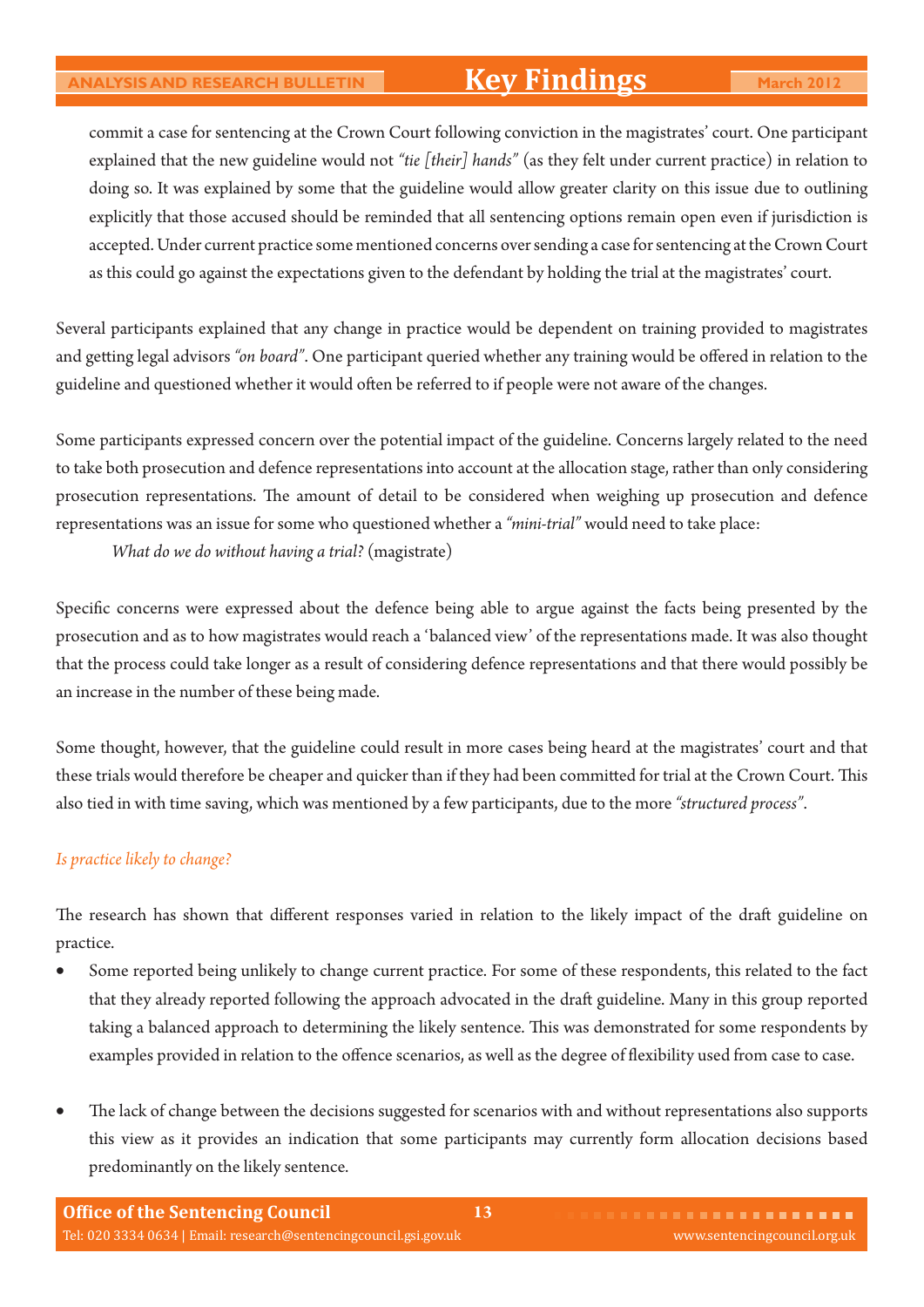- Others were more reluctant to adopt the suggested approach. This was due to a lack of support for the changes advocated in the draft guideline – largely reticence to afford more weight to defence representations and also to keep more cases for trial at the magistrates' court.
- Another group of participants reported being more likely to change their behaviour in relation to allocation as they were not following an approach similar to the draft guideline currently. They described being amenable to changing the way they made decisions. However some also mentioned concerns relating to the need for training on the guideline or to the support that may be provided if more cases were kept for trial at the magistrates' court.

#### *Consistency*

When asked specifically if the guideline would improve consistency in terms of the approach used to make allocation decisions, answers were generally tentative with a number of participants saying that it *"should do"* or that they hoped it would. Others did not think it would as the process was close to the one used currently or as they currently did not see consistency as a problem:

 *I don't perceive there is too much of a problem in terms of inconsistent decisions and I think the current guidance is fairly well known. If there is inconsistency it's not clear to me this guidance is tight enough or prescriptive enough to improve upon that consistency in anything like the same way that offence specific guidelines are able to do.* (legal advisor)

Those that did think it would encourage consistency of approach mentioned that it was the clarity of the approach that would help this – having a "consistent starting point" and a "more defined approach".

Several suggested that consistency could be reduced under the new guideline as it would add more complexity or uncertainty to the allocation process due to the need to consider both prosecution and defence representations:

 *It probably won't add consistency because as soon as you add something to the mix, in terms of aggravation or mitigation, it becomes more difficult.* (magistrate)

The new guideline might add uncertainty and therefore lead to less consistency. (district judge)

There was concern about how the court would resolve factual disputes between the parties.

One participant mentioned that only training could assist in relation to consistency – for all members of the magistrates' bench, so that the process is clearer to all.

#### *How easy was it to use the proposed guideline?*

Some participants welcomed the brevity of the guideline and mentioned that it was useful to consolidate guidance on allocation in the form of a single guideline. Several participants advocated the *"structured approach"* – supporting the fact that the guideline gave them a clear *"starting point"* (using guidelines to determine the likely sentence) from which they could then "work back from".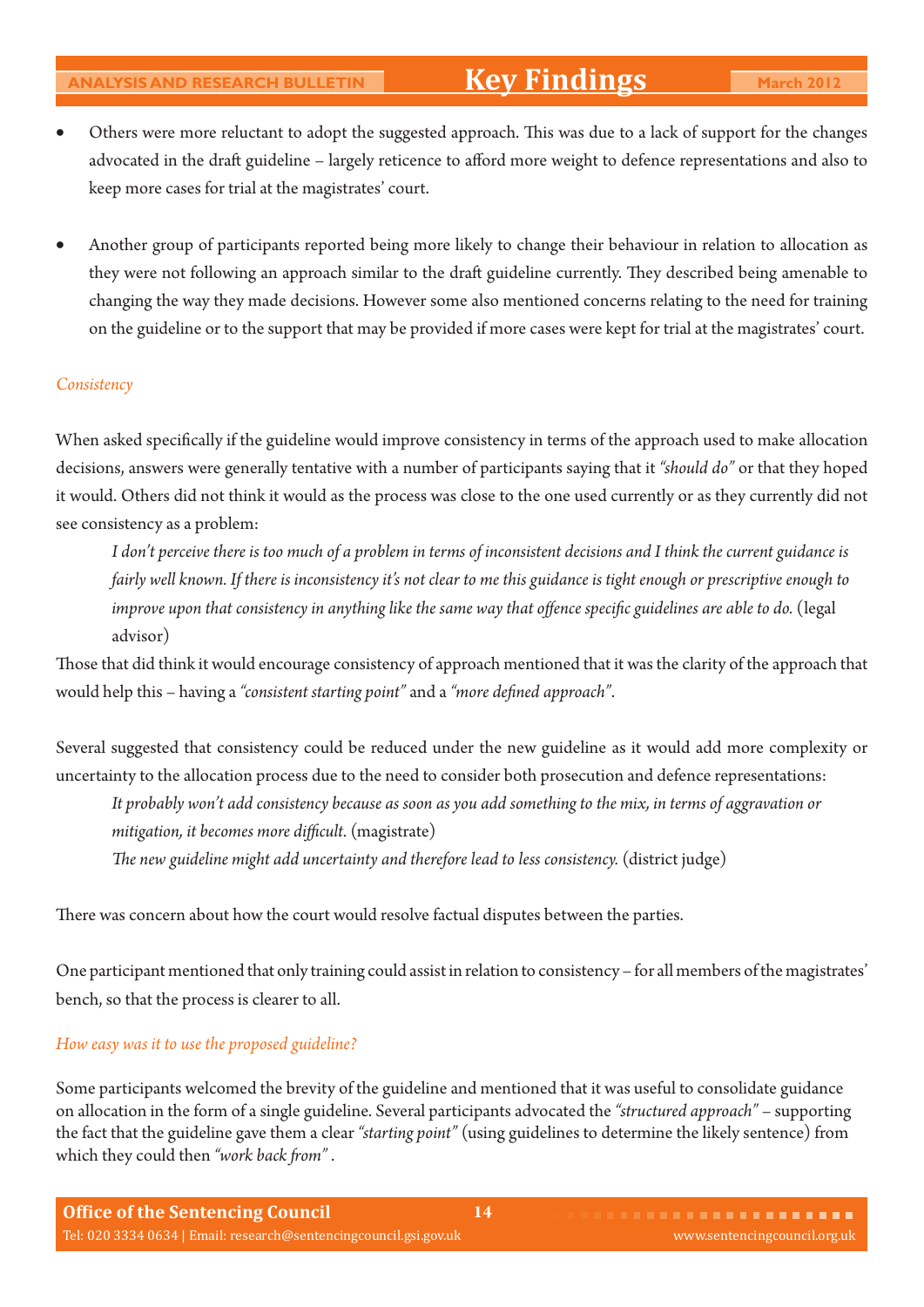When asked about the use of the guideline, approximately half of the participants mentioned that it was *"clear"*, *"easy to*  use", "simple" or "well structured". Several reiterated or mentioned that it was no different from current practice (although one did add "apart from the way that defence representations are dealt with"). Comments did point to a few areas where wording could be improved in order to improve clarity however. These will be taken into consideration during the drafting of the definitive guideline.

### **Conclusion**

Participants reported mixed views in relation to the impact that the guideline would have on allocation practice. Some participants reported that their practice would change as they were not following an approach similar to the dra guideline currently. There was however some concern in relation to the balanced approach in considering defence and prosecution representations and also the support that may be provided if more cases were kept for trial at the magistrates' court. Other participants reported that the guideline would not make much difference to how they approached allocation decisions; either as the draft guideline reflected their current practice or as they did not support the changes being put forward.

Therefore it is likely that some people may be reluctant to move away from the current practice of 'taking the prosecution case at its highest' if a similar guideline was taken forward. There may also be a challenge in terms of influencing how sentencers deal with defence representations as these are reported as not being commonly made or if made, not being particularly detailed.

There was some concern over how the guideline would work in practice; particularly in relation to considering prosecution and defence representations and the potential for this to result in a more drawn out process and potentially a "mini-trial" at this early stage. The changing context for allocation decisions should also be considered in forming a definitive guideline; other issues that were raised were the changes to Legal Aid, which are likely to result in more defendants being unrepresented, and therefore how the guideline would be used by this group and whether it would be useful to them in the form proposed.

Several participants mentioned that only training (of magistrates) and support or 'buy in' to the process from legal advisors would result in changes to practice and consistency in relation to allocation decision making.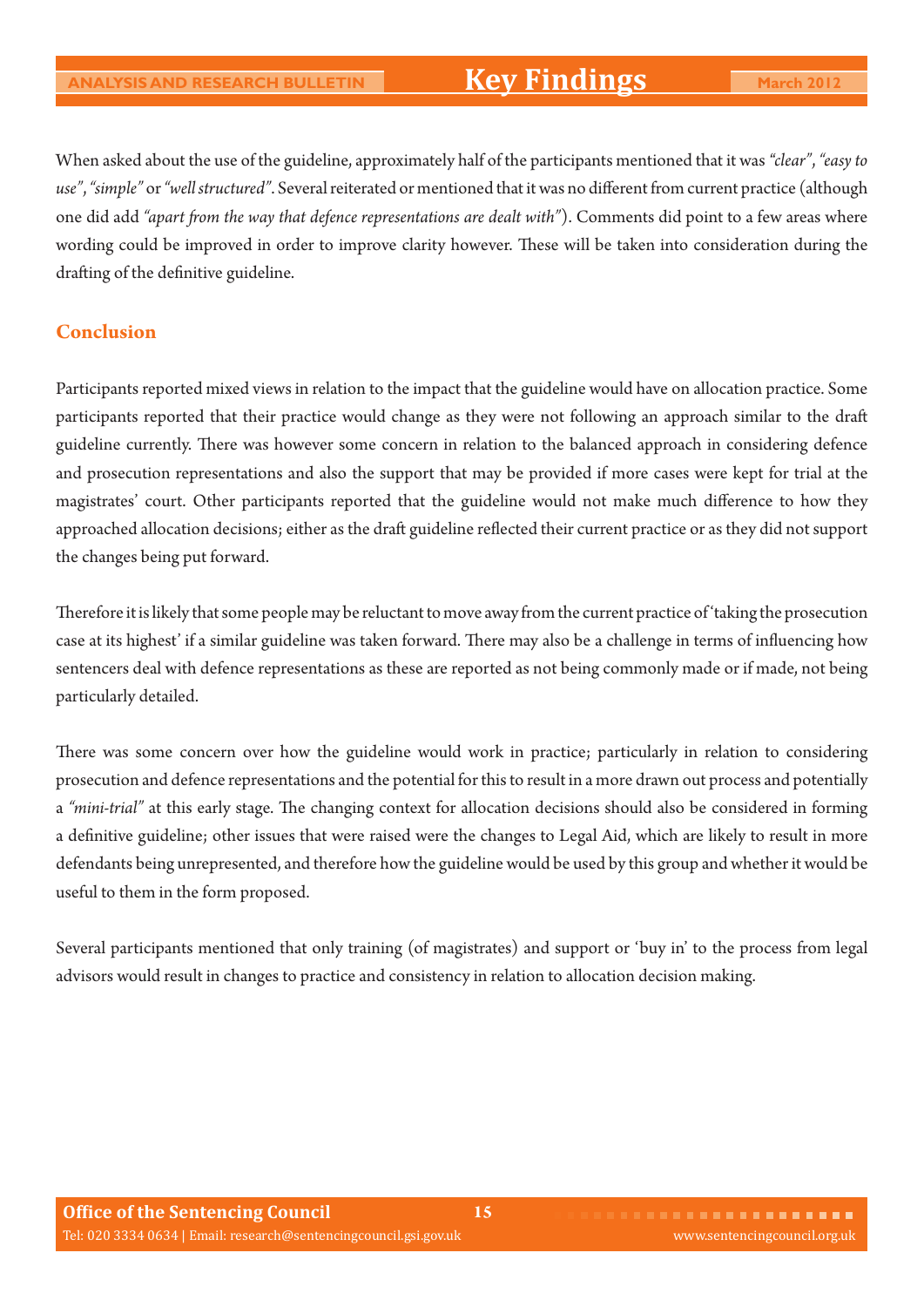### **Acknowledgements**

I would like to express my gratitude to the magistrates, district judges and legal advisors that took part in the research interviews. I would also like to thank the Justices' Clerks Society, Regional Legal Advisor Resource Committees and individuals that assisted in contacting participants and making arrangements for interviews.

### **The Author**

Karen Moreton Office of the Sentencing Council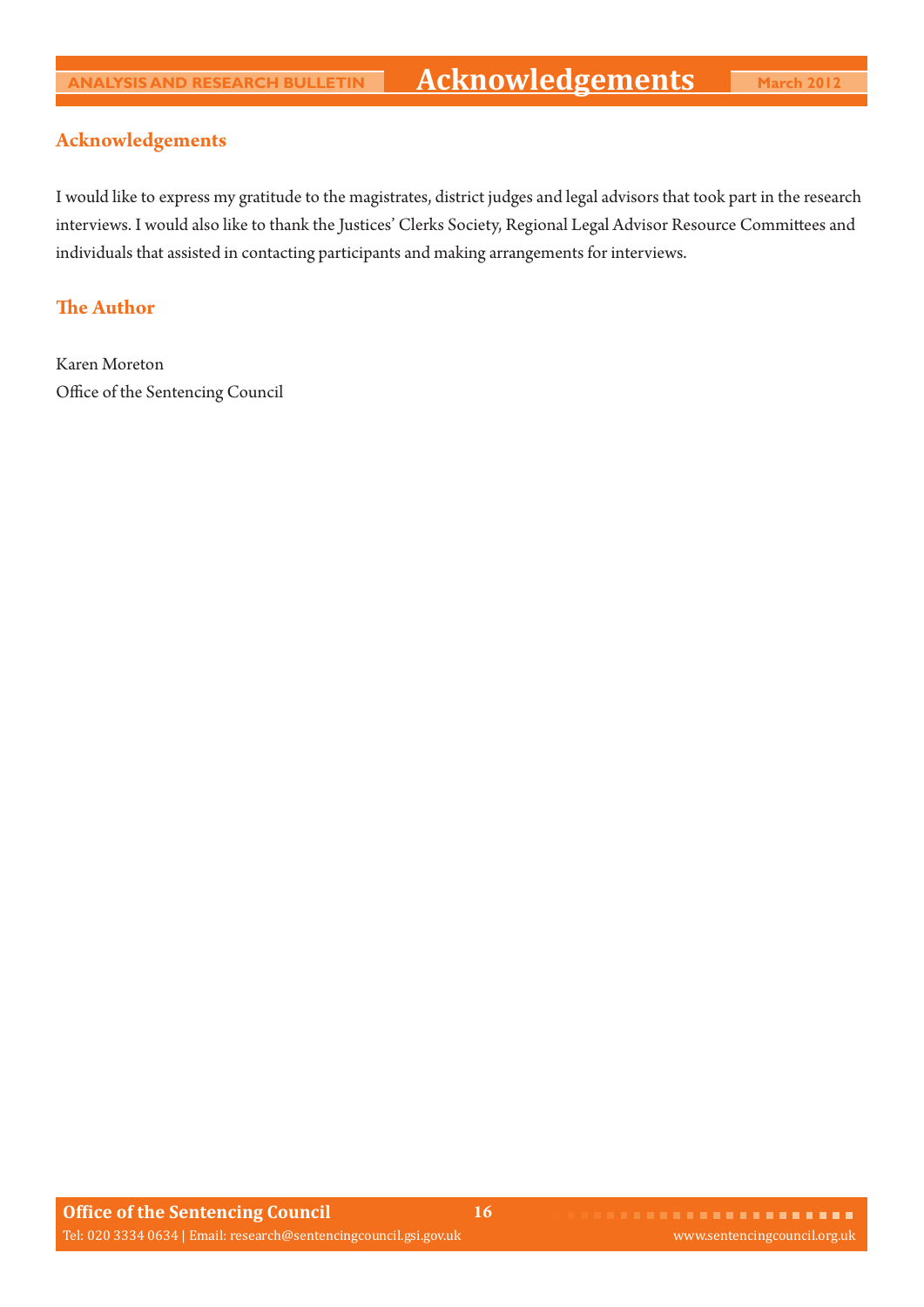# **Appendices**

Allocation, Offences Taken Into Consideration and Totality

### Appendix A, Overarching Guidelines Professional Consultation: Allocation, Offences Taken **Into Consideration and Totality, Annex C Draft Allocation Guideline**

**Draft Allocation guideline** 

#### Applicability of quideline

In accordance with section 122(2) of the Coroners In accordance with section 19 of the Magistrates' and Justice Act 2009, the Sentencing Council issues this draft guideline. When issued as a definitive guideline, it will apply to all defendants in the magistrates' court (including youths jointly charged with adults). It will not be applicable in the youth court where a separate statutory procedure applies.

Section 125(1) Coroners and Justice Act 2009 provides that when sentencing offences after 6 **April 2010:** 

#### "Every court -

(a) must, in sentencing an offender, follow any sentencing guideline which is relevant to the offender's case, and

(b) must, in exercising any other function relating to the sentencing of offenders, follow any sentencing quidelines which are relevant to the exercise of the function.

unless the court is satisfied that it would be contrary to the interests of justice to do so."

#### **Statutory framework**

Courts Act 1980, where a defendant pleads not guilty or has not indicated an intention to plead guilty to an offence triable either way, a magistrates' court must decide whether the offence should be sent to the Crown Court for trial

When deciding whether an either way offence is more suitable for summary trial or trial on indictment, section 19 of the Magistrates' Courts Act 1980 provides that the court shall give the prosecutor and the accused the opportunity to make representations as to which court is more suitable for the conduct of the trial?

The court must also have regard to:

a) the nature of the case; b) whether the circumstances make the offence one of a serious character: c) whether the punishment which a magistrates' court would have power to inflict for the offence would be adequate; and, d) any other circumstances which appear to the court to make the offence more suitable for it to be tried in one way rather than the other.

<sup>19</sup> Section 19 (2) Magistrates' Court Act 1980

<sup>40</sup> Section 19 (1) and (3) Magistrates' Court Act 1980

**17**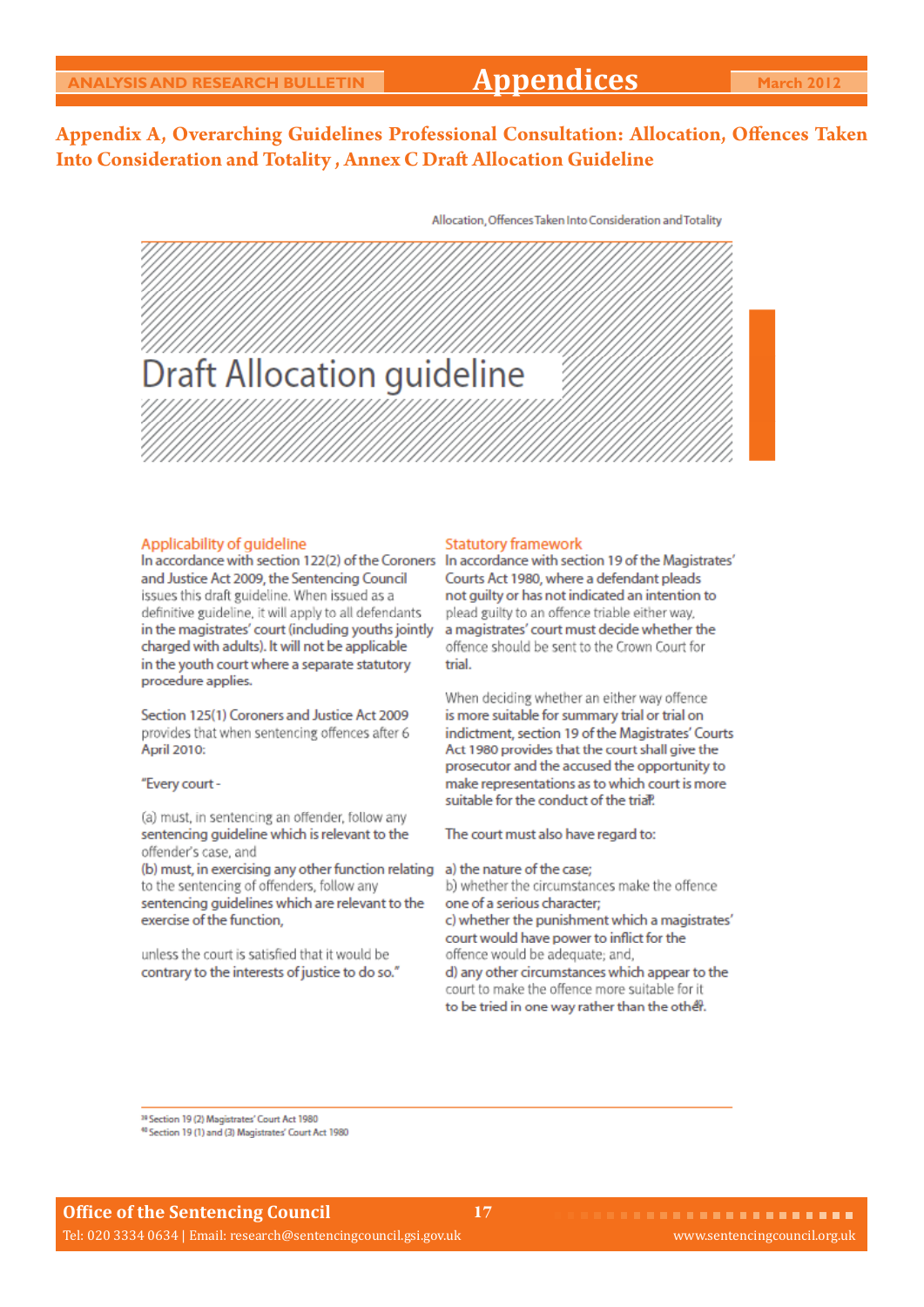Overarching Guidelines Consultation

#### Guidance

It is important to ensure that all cases are tried at the appropriate level. In general, either way offences should be tried summarily unless it is likely that the court's sentencing powers will be insufficient. Its powers will generally be insufficient if the outcome is likely to result in a sentence in excess of six months for a single offence

The court should assess the likely sentence in the light of the facts alleged by the prosecution case, taking into account all aspects of the case including those advanced by the defence.

The court should refer to definitive guidelines to assess the likely sentence for the offence.

#### **Committal for sentence**

There is ordinarily no statutory restriction on committing an either way case for sentence following conviction. The general power of the magistrates' court to commit to the Crown Court for sentence after a finding that a case is suitable for summary trial and/or conviction continues to be available where the court is of the opinion that the offence (and any associated offences) is so serious that greater punishment should be inflicted than the court has power to impose.<sup>41</sup> Where the Court decides that the case is suitable to be dealt with in the magistrates' court (also known as accepting jurisdiction), it should remind the offender that all sentencing options remain open, including committal to the Crown Court for sentence at the time it informs the offender of this decision

However, where the court proceeds to the summary trial of certain offences relating to criminal damage, upon conviction there is no power to commit to Crown Court for sentence.

#### **Linked cases**

**18**

Where a youth and an adult are jointly charged, the youth must be tried summarily unless the court considers it is in the interests of justice for both the youth and the adult to be committed to the Crown Court for trial. Examples of factors that should be considered when deciding whether to separate the youth and adult defendants include:

- whether separate trials can take place without causing undue inconvenience to witnesses or injustice to the case as a whole;
- the young age of the defendant, particularly where the age gap between the adult and youth offender is substantial;
- the immaturity of the youth;
- the relative culpability of the youth compared with the adult and whether or not the role played by the youth was minor;
- lack of previous convictions on the part of the youth.

<sup>(1</sup> Section 3 Powers of Criminal Courts (Sentencing) Act 2000 <sup>42</sup> Schedule 2 and section 33 Magistrates' Courts Act 1980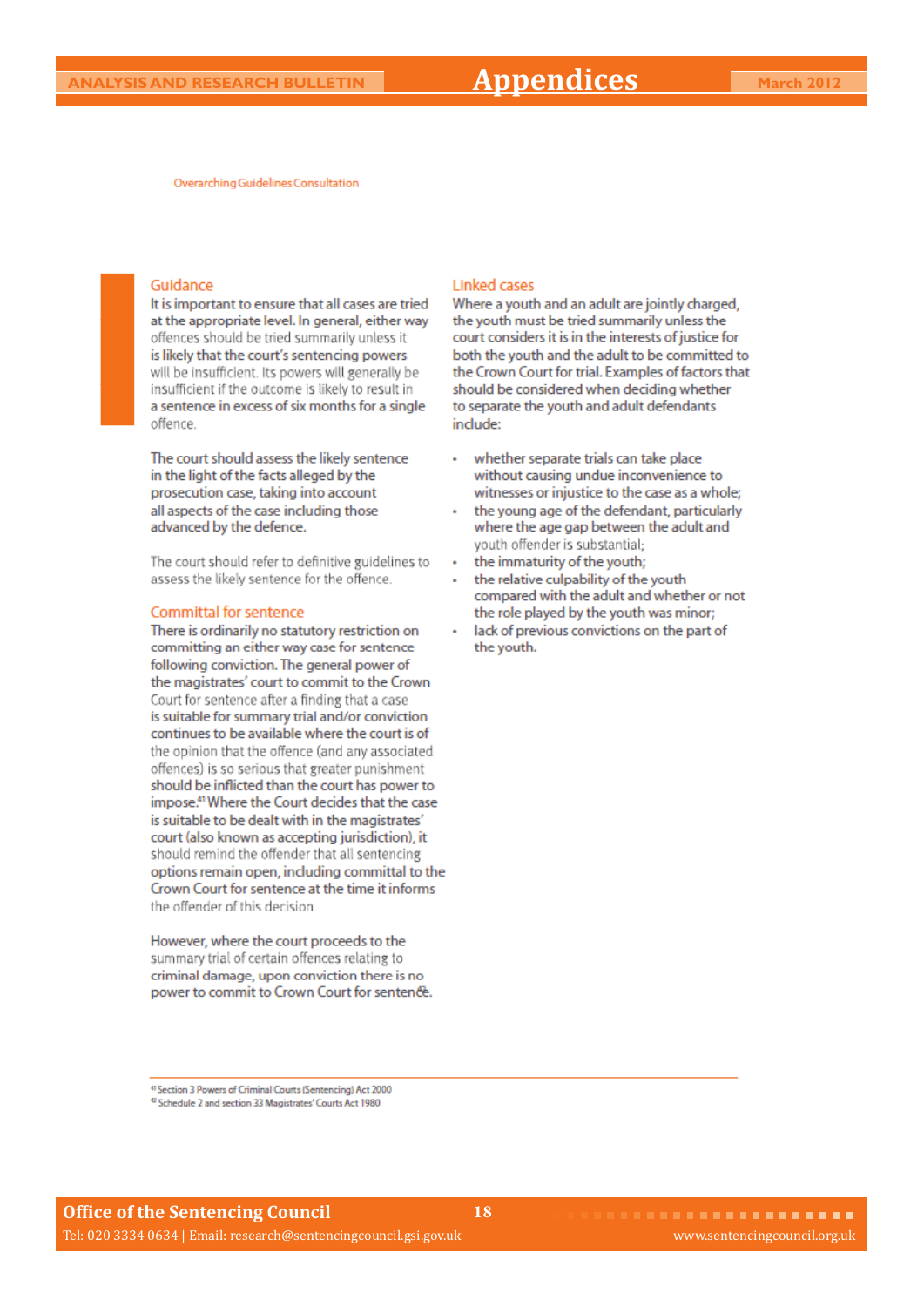#### **Appendix B, Offence scenarios**

# **Case Study 1. Section 111A (1B) Social Security Act (failure to notify change of circumstances)**

Violet separated from her husband in 2007 when her children were aged three and five. She is the sole carer for those children. She began claiming income support at this time when she was looking after her children full time and continues to receive  $\text{\pounds}250$  per week. She obtained a cleaning job in September 2009 but did not declare this to the Benefits Agency. Had she done so, her entitlement to income support would have ceased. The amount of the overpayment is £26,000.

Violet gives no indication as to plea.

#### *Prosecution representations*

The prosecution submit that this case is not suitable for summary trial. The prosecution say it is an offence of a serious character – she has deliberately continued her claim knowing that she was not entitled to do so resulting in her obtaining a considerable benefit of £26,000. We submit that this is a high value [as set out in the CCPD – high value is defined as a figure equal to at least twice the amount of the £5,000 limit imposed by statute on a magistrates' court when making a compensation order].

We refer you to the MCSG for benefit fraud [at page 62d of MCSG] – we submit that this court's powers would not be sufficient to deal with the seriousness of this case.

We suggest that the activity falls within box three: 'not fraudulent from the outset and carried out over a significant period of time' - since September 2009.

We refer you to the starting point of six weeks' custody for an offence involving £12,500. The guideline goes on to give a range where the value is between £5,000 and £20,000 of a medium level community order to 26 weeks custody. This case involves an amount in excess of the figure at the top of that range and on this basis the court's sentencing powers would be insufficient.

#### *Defence representations*

The defence submit that the case is suitable for summary trial. Whilst accepting that the offence is of a serious character, we do not accept that it is so serious that a sentence in excess of six months' custody is likely to be imposed if the defendant were to be convicted.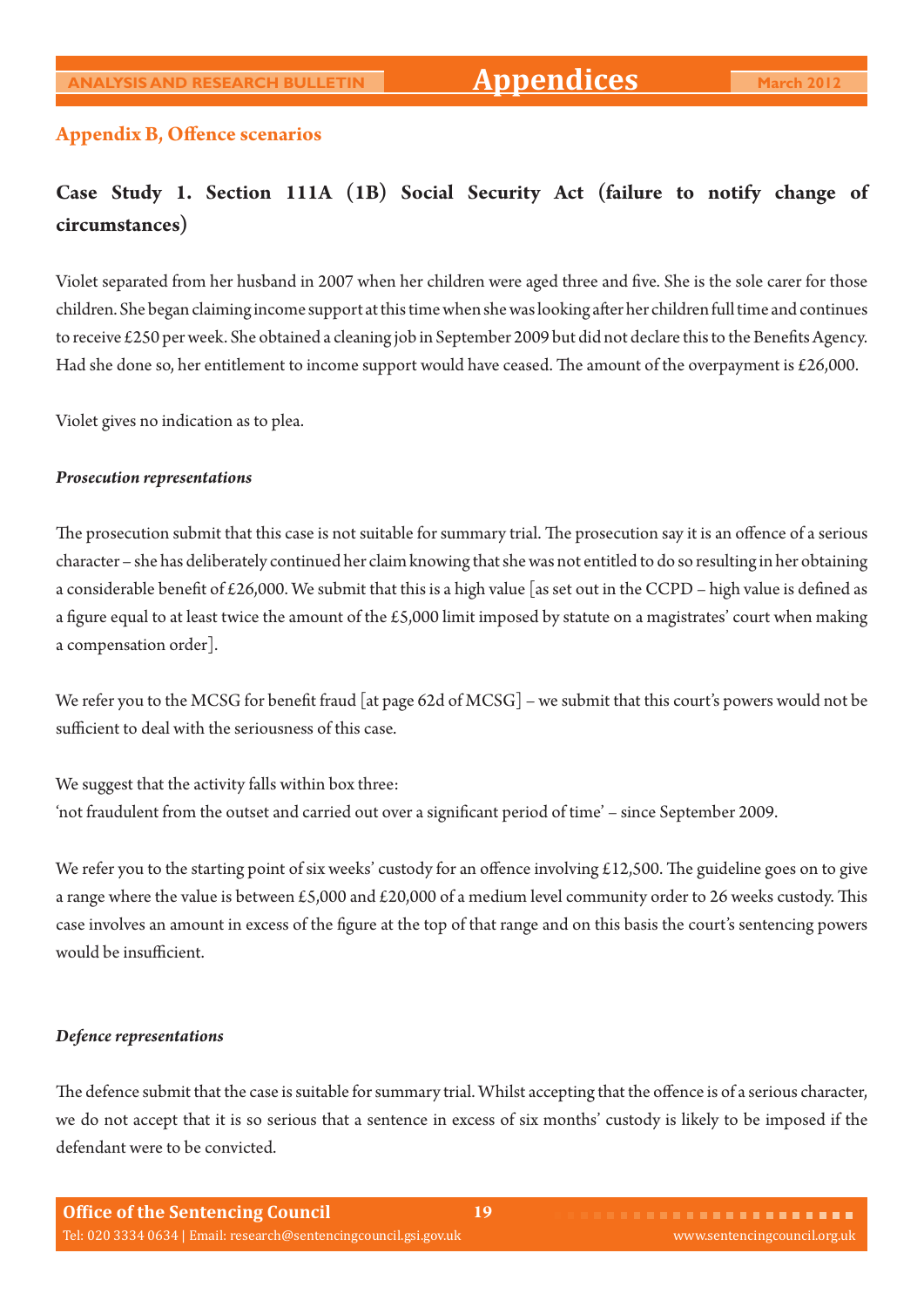We would also refer you to the MCSG and point out that there are a number of starting points set out in box three. We ask you to consider the line below the one the prosecutor has referred you to. That has a starting point of Crown Court for a value of £60,000 but the range for a value of between £20,000 and £100,000 is 12 weeks custody to Crown Court.

We would submit that £26,000 is not so significantly above the bottom of the range (12 weeks for £20,000) that this court could not sentence this case.

### **Case Study 2. Section 47 Actual Bodily Harm (ABH)**

D is on a night out with three friends in a snooker hall. One of his friends gets involved in a verbal altercation with a male, B, at the next snooker table who is also with friends.

A fight breaks out and D hits B over the head with a snooker cue causing a cut requiring two stitches. D also headbutts B in the face twice before D is pulled away. B suffers a cut under his left eye which requires two stitches and 2 of his front teeth are broken.

D indicates a plea of not guilty.

#### *Prosecution representations*

On the basis of the Sentencing Council guideline for ABH [see page 201] and the facts of this case, the prosecution submit that this is a category two offence. We submit that whilst it is on the borders of requiring trial in the Crown Court, looked at overall, it should remain in the magistrates' court. The starting point is 26 weeks' custody.

We say it is category two for the following reasons:

- there is greater harm because the injuries are serious in the context of an ABH and there is a repeated assault on the same victim;

- there is no factor indicating lesser harm;

- there are no factors indicating higher culpability;

- we accept that the court could find there was a relative lack of premeditation which is a factor indicating lower culpability.

On that basis we submit that the court is unlikely to move from the starting point of 26 weeks' custody which is within this court's powers of sentence.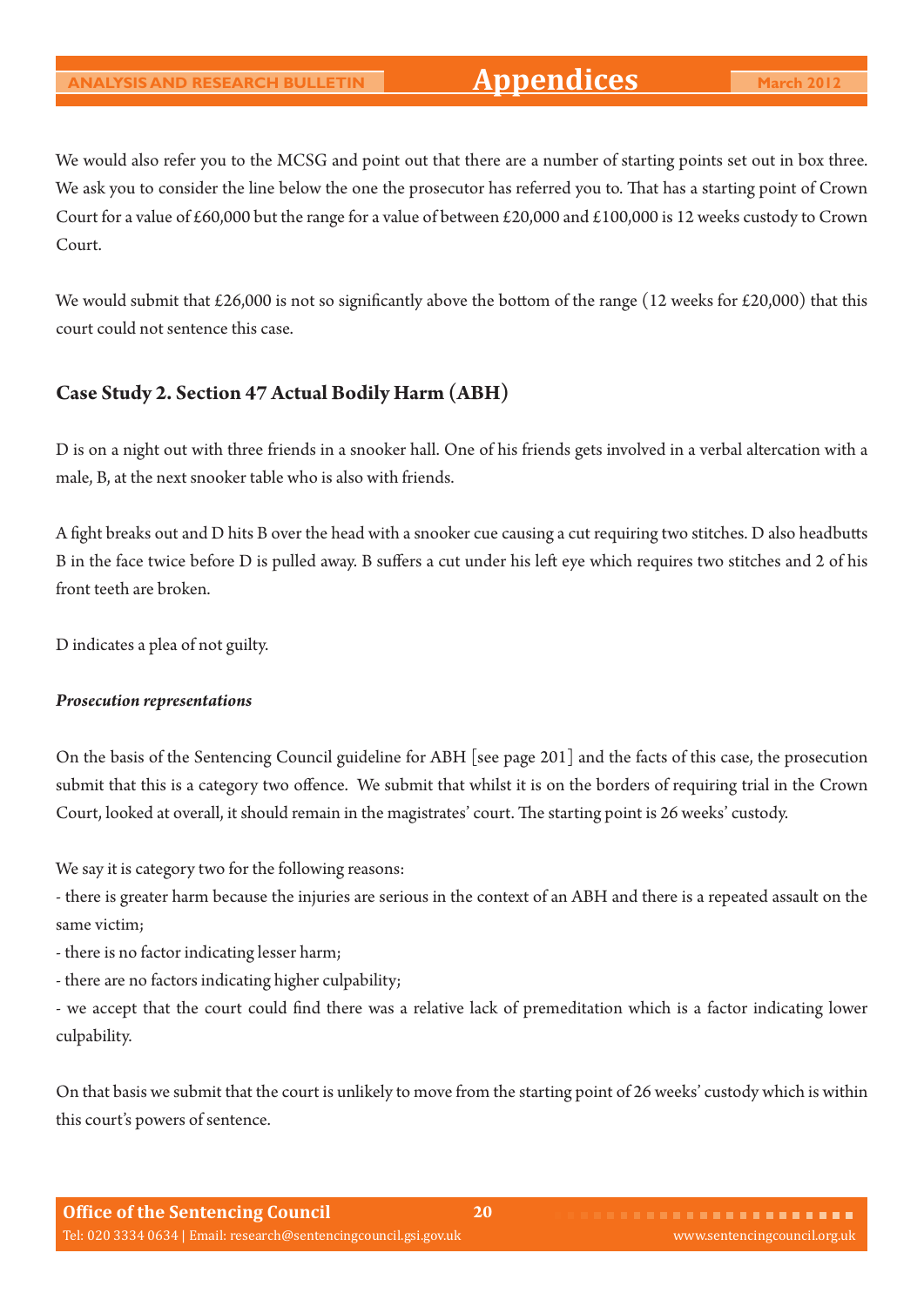#### *Defence representations*

The defence disagree with the prosecution and submit that this case is not suitable for summary trial. Whilst we accept the Crown's contention that the case is category two for the purposes of sentencing, that is not the only matter the court should consider in deciding the appropriate venue. The court should also consider whether the case involves complex questions of fact or difficult questions of law. In this case, there are issues around the identification of the defendant – there is no forensic evidence connecting him to the assault; no identification parade was held with any of the prosecution witnesses. He was identified by the complainant, who accepts he was drunk at the time of the assault, some 30 minutes after the assault whilst the complainant was being treated by ambulance crew at the scene. These are issues best aired before a jury at the Crown Court.

### **Case Study 3. Drugs – possession with intent to supply Class B**

Police stop a vehicle driven by D at 9.30pm and notice a smell of cannabis. Following a search of the vehicle officers recovered a sunglasses pouch containing four snap bags of skunk cannabis with a street value of  $\text{\pounds}80$ . They also find £375 in his jeans. D tells the police that he is a heavy user of cannabis. He sometimes sells cannabis to his friends in order to fund his own heavy cannabis use.

D makes no indication as to plea.

#### *Prosecution representations*

The prosecution submit this case is not suitable for summary trial – the amount of money found on the defendant (£375) is a large amount of cash for someone who is not working and who, by his own admission, is a heavy user of cannabis. This is supported by his admission to police that he sells cannabis to friends - the amount of cash would suggest that this is regular supply.

We refer you to the MCSG p 53 (possession with intent to supply Class B) and submit that this falls within level three:

'any other supply, including small scale supply in prison – whether by prisoner or another' which has a starting point of 'Crown Court.'

We therefore submit that your sentencing powers are insufficient and the matter should be committed to the Crown Court for trial.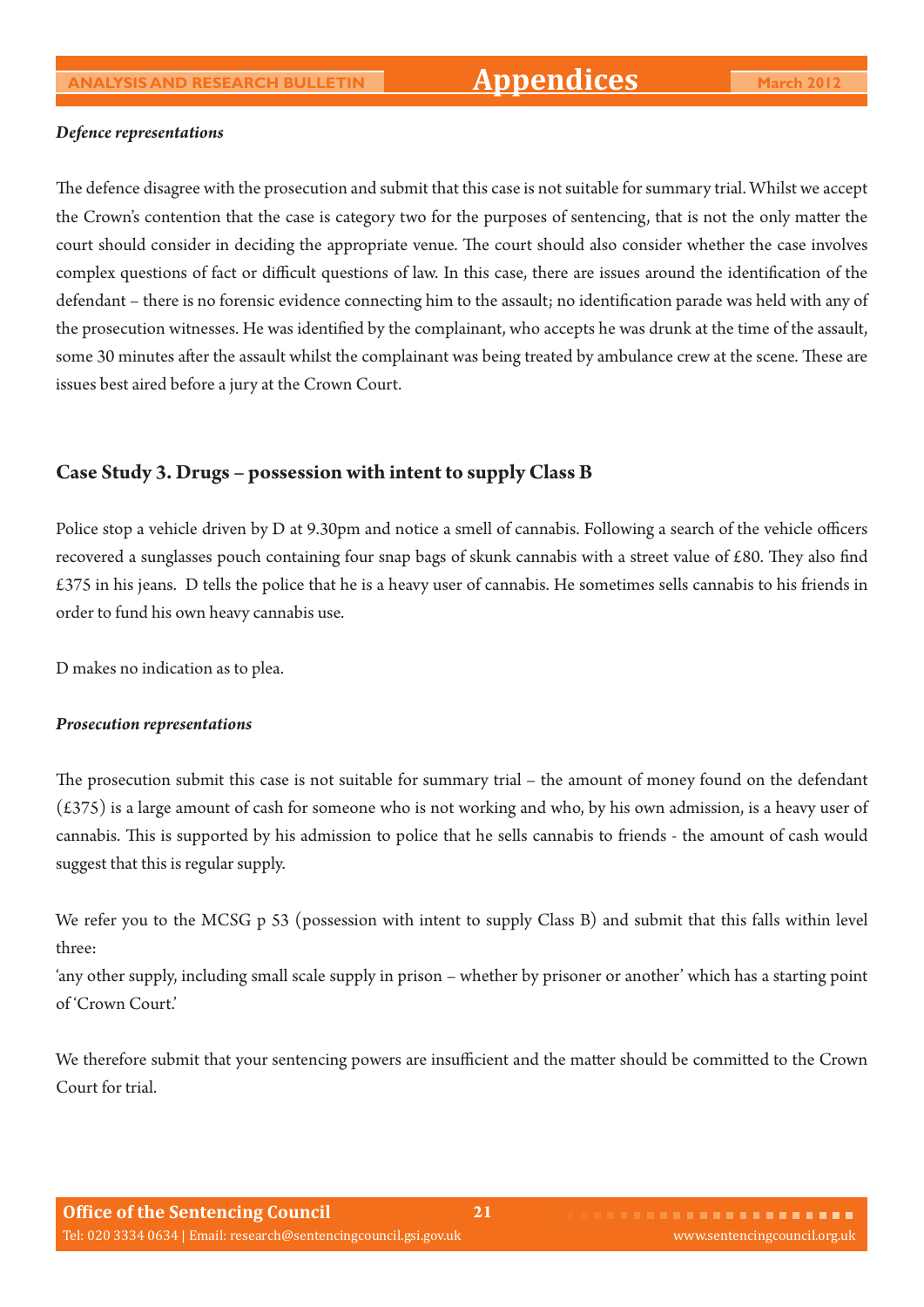#### *Defence representations*

We submit that this court would have sufficient sentencing powers if they retained jurisdiction in this case. We disagree that this is a level 3 case and suggest that it is in fact level 2: 'small scale retail supply to consumer'.

This has a starting point of 6 weeks' custody with a range of medium level community order to 26 weeks' custody.

The prosecution have been unable to produce any evidence before you today that it was anything other than small scale dealing – the defendant has been honest in admitting to officers that he 'sometimes' sells cannabis to help support his own habit but this is small scale. The amount of cash found on the defendant is not inconsistent with this. The defendant has given instructions as to how he came to be in possession of that cash, which is nothing to do with 'drug dealing' and will give that explanation to the court in due course.

If convicted, we submit that this court's sentencing powers with a maximum of 26 weeks' custody available, would be ample to mark the seriousness of this offending.

**22**